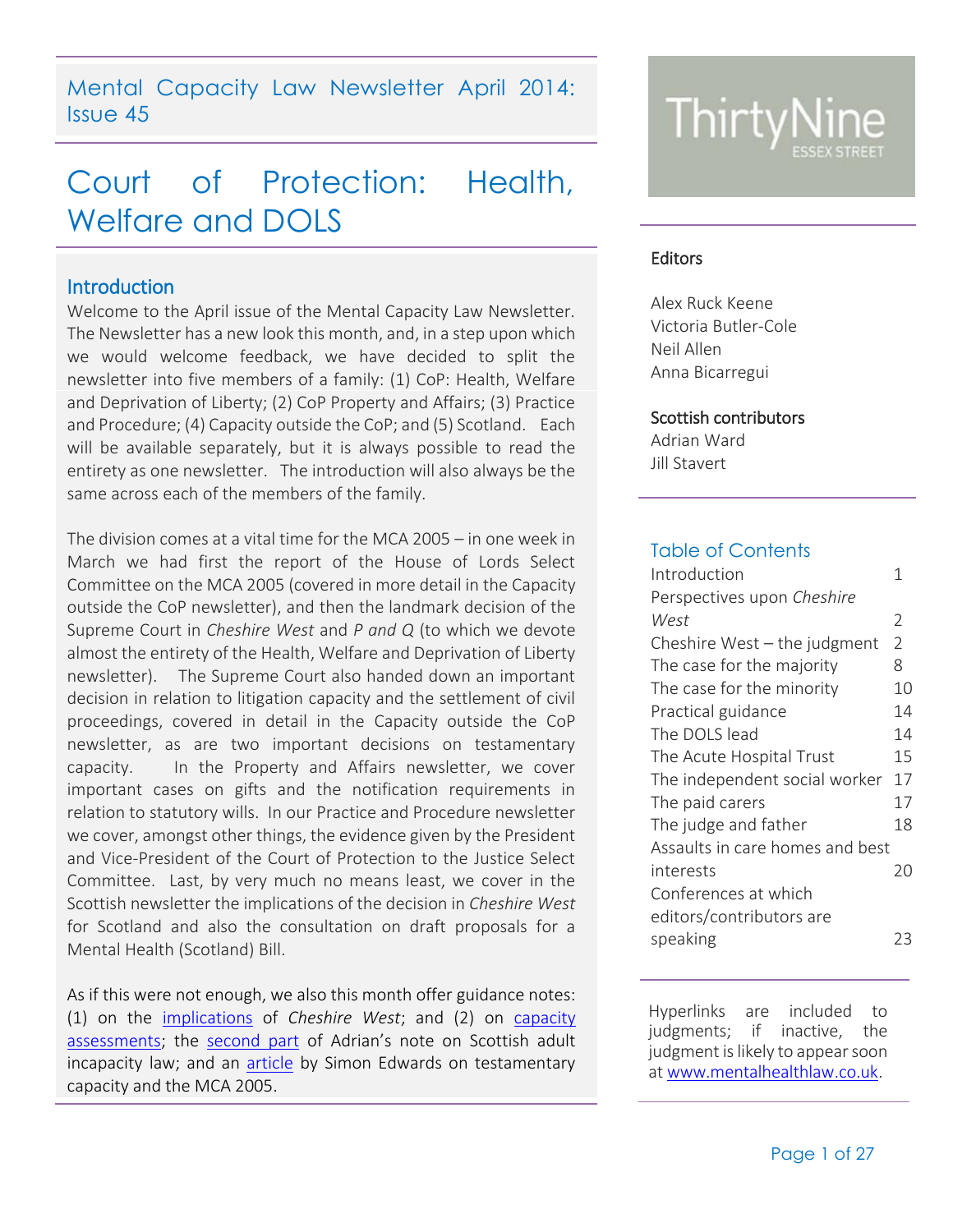## <span id="page-1-0"></span>**Perspectives upon** *Cheshire West*

Given the ramifications of the decision in Cheshire West, we wanted to go beyond the legal bubble to ask what those on the ground see as its implications. The majority of this issue is therefore dedicated to a wide range of such perspectives. $1$  We start, though, with a summary of the case itself. We should note that there is  $$ unusually – no single editorial comment upon the judgment.

## <span id="page-1-1"></span>**Cheshire West – the judgment**

*(1) P v Cheshire West and Chester Council and another; (2) P and Q v Surrey County Council* [2013] [\[2014\] UKSC 19](http://www.bailii.org/uk/cases/UKSC/2014/19.html) (Supreme Court ((Lord Neuberger, Lady Hale, Lords Kerr, Clarke, Sumption, Carnwath and Hodge))

*Article 5 ECHR – Deprivation of liberty* 

## **Summary**

 $\overline{a}$ 

The Supreme Court has now determined the Official Solicitor's appeals against the conclusions of the Court of Appeal that MIG, MEG and P were not deprived of their liberty. The appeals were allowed unanimously in the case of Mr P, and by a majority of 4 to 3 in the cases of P and Q (or MIG and MEG). The lead judgment was given by Lady Hale, with whom Lord Sumption agreed. Lords Neuberger and Kerr expressly agreed with Lady Hale in their separate concurring judgments. Lords Carnwath and Hodge gave a joint dissenting judgment in the cases of P and Q; they were, however, satisfied that Baker J had directed himself as to the correct legal principles in the case of Mr P (even if they might not have reached the

 $1$  Disclaimer: all views expressed by those who have kindly provided a contribution are their own with which the editors may (or may not) associate themselves.

same decision), so the decision of the Supreme Court was unanimous in relation to allowing the appeal on P's behalf. Lord Clarke also dissented in the case of P and Q, giving a separate judgment. In total, therefore, there are four judgments for the majority, albeit all of them state themselves to be in agreement with Lady Hale.

### *The ultimate question*

The ultimate question before the Supreme Court was, in some ways, simple to pose: does liberty mean something different to an adult who is (for reasons of disability) unable to take advantage of it? Or does liberty mean the same for all? As Lady Hale put it (at paragraph 33): "*The first and most fundamental question is whether the concept of physical liberty protected by article 5 is the same for everyone, regardless of whether or not they are mentally or physically disabled*."

Lady Hale had no hesitation in holding that it was:

*"45. [.] axiomatic that people with disabilities, both mental and physical, have the same human rights as the rest of the human race. It may be that those rights have sometimes to be limited or restricted because of their disabilities, but the starting point should be the same as that for everyone else. This flows inexorably from the universal character of human rights, founded on the inherent dignity of all human beings, and is confirmed in the United Nations Convention on the Rights of Persons with Disabilities. Far from disability entitling the state to deny such people human rights: rather it places upon the state (and upon others) the duty to make reasonable accommodation to cater for the special needs of those with disabilities.*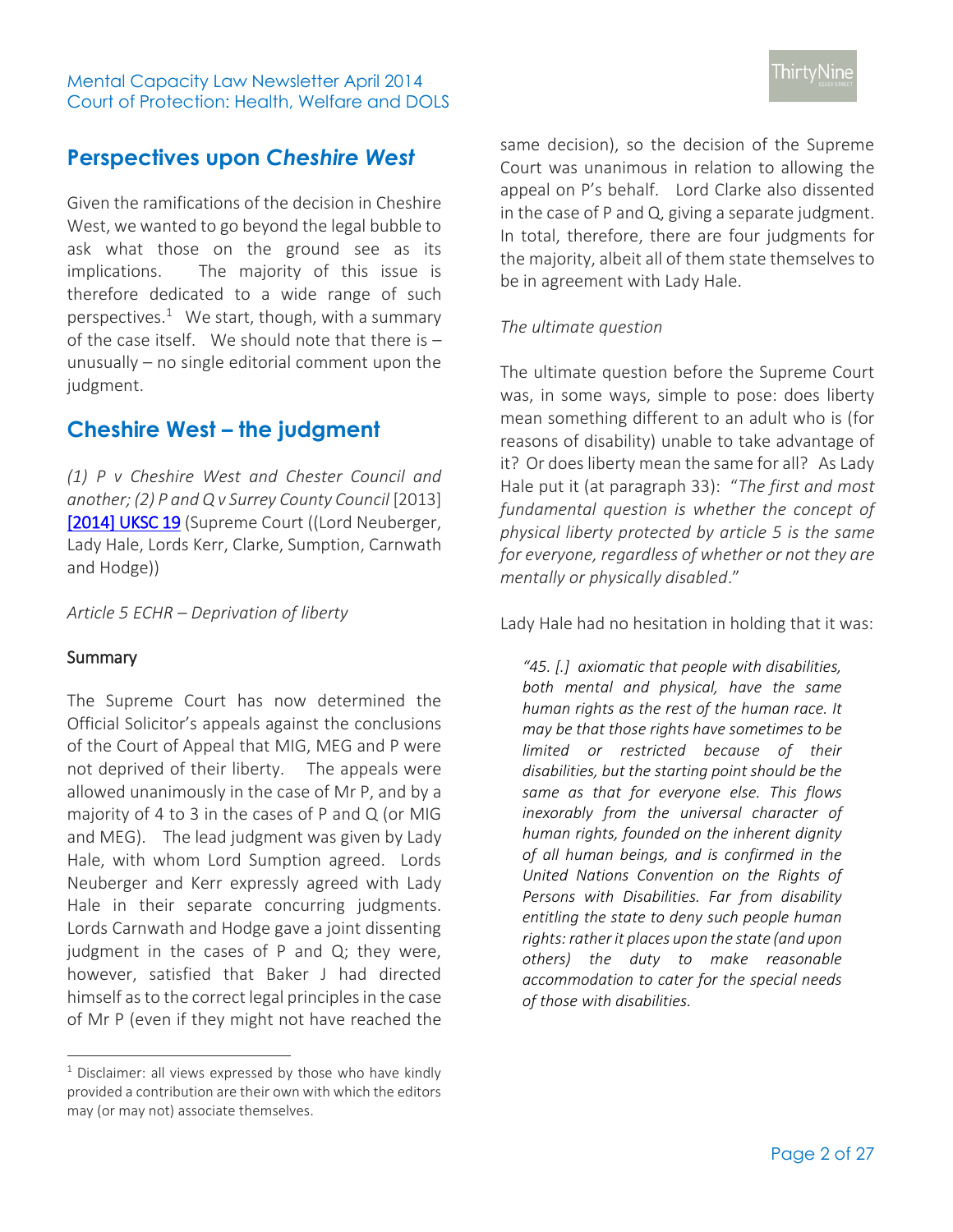*46. Those rights include the right to physical liberty, which is guaranteed by article 5 of the European Convention. This is not a right to do or to go where one pleases. It is a more focussed right, not to be deprived of that physical liberty. But, as it seems to me, what it means to be deprived of liberty must be the same for everyone, whether or not they have physical or mental disabilities. If it would be a deprivation of my liberty to be obliged to live in a particular place, subject to constant monitoring and control, only allowed out with close supervision, and unable to move away without permission even if such an opportunity became available, then it must also be a deprivation of the liberty of a disabled person. The fact that my living arrangements are comfortable, and indeed make my life as enjoyable as it could possibly be, should make no difference. A gilded cage is still a cage."*

Lord Kerr, who agreed with Lady Hale and Lord Neuberger (and who had posed the ultimate question during the course of argument), noted that:

*"Liberty means the state or condition of being free from external constraint. It is predominantly an objective state. It does not depend on one's disposition to exploit one's freedom. Nor is it diminished by one's lack of capacity" (paragraph 76).* 

## *Guidance from Strasbourg*

Parliament by enacting s.64(5) MCA 2005 tied the operation of the DOLS regime not to a statutory definition of when it was to operate, but rather to a definition that required judges to seek to determine what, exactly, the European Court of Human Rights would consider constituted a deprivation of liberty. Both s.64(5) MCA 2005 and the consequent requirement identified to seek to find clear guidance from Strasbourg gave rise to considerable discussion in the judgments. Indeed,

perhaps the main point of division between the majority and the minority was whether such guidance existed and, if did not, what the Supreme Court should do in consequence.

It was common ground that, as Lady Hale – rightly – noted after summarising the jurisprudence of the ECtHR:

*"32. The Strasbourg case law, therefore, is clear in some respects but not in others. The court has not so far dealt with a case combining the following features of the cases before us: (a) a person who lacks both legal and factual capacity to decide upon his or her own placement but who has not evinced dissatisfaction with or objection to it; (b) a placement, not in a hospital or social care home, but in a small group or domestic setting which is as close as possible to "normal" home life; and (c) the initial authorisation of that placement by a court as being in the best interests of the person concerned. The issue, of course, is whether that authorisation can continue indefinitely or whether there must be some periodic independent check upon whether the placements made are in the best interests of the people concerned."*

The majority went on to find that it was possible to discern clear principles from the Strasbourg jurisprudence which were applicable to the circumstances of the cases before them.

## *The acid test*

Lady Hale "*entirely sympathised*" with the desire of Munby LJ to produce an acid test and thus to avoid the minute examination of the living arrangements of each mentally incapacitated person for whom the state makes arrangements which might otherwise be required. Asking herself what the particular features of their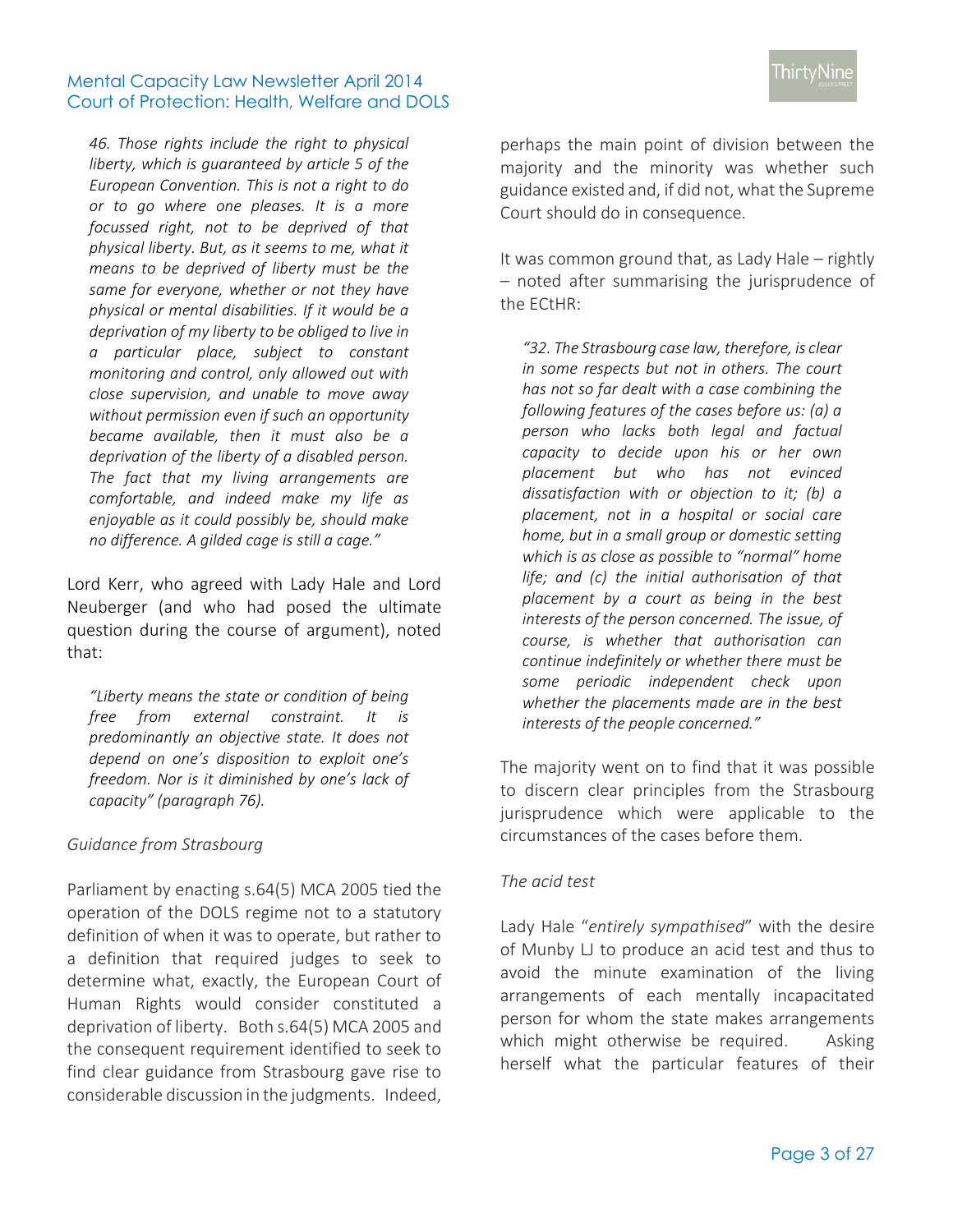concrete situation on which focus is needed, she held that:

*"The answer, as it seems to me, lies in those features which have consistently been regarded as 'key' in the jurisprudence which started with HL v United Kingdom 40 EHRR 761: that the person concerned 'was under continuous supervision and control and was not free to leave' (para 91)" (paragraph 49)*

Lady Hale found to be helpful the intervention of the National Autistic Society and Mind, in which they listed the factors which each of them has developed as indicators of when there is a deprivation of liberty. As she noted:

*"Each list is clearly directed towards the test indicated above. But the charities do not suggest that this court should lay down a prescriptive list of criteria. Rather, we should indicate the test and those factors which are not relevant. Thus, they suggest, the person's compliance or lack of objection is not relevant; the relative normality of the placement (whatever the comparison made) is not relevant; and the reason or purpose behind a particular placement is also not relevant. For the reasons given above, I agree with that approach" (paragraph 50).* 

Lord Neuberger, in a separate judgment agreeing with Lady Hale, recognised the importance of having as much authoritative guidance as possible to decide whether the circumstances of a particular case involve a deprivation of liberty falling within article 5 or a restriction on liberty falling outside article 5. As he noted (paragraph 60), "[w]*hether a particular case involves deprivation or restriction must depend on the specific facts of that case, but that does not mean that there can be no focussed guidance. It is also true that, however clear the guidance, there will be cases where it will be difficult to decide which side of the line the facts fall, but that is not a reason for* 

*the courts not seeking to minimise the uncertainty. On the contrary*."

Lord Neuberger, who agreed with Lady Hale that the Strasbourg court decisions indicated that the twin features of continuous supervision and control and lack of freedom to leave are the essential ingredients of deprivation of liberty (in addition to the area and period of confinement), went on to dissect the reasons advanced by Lords Carnwath and Hodge for distinguishing the facts of the cases before the Supreme Court from those Strasbourg cases in which those propositions had been repeated. They identified four factors, and against each we give the reasons why Lord Neuberger disagreed with them:

(a) the person concerned lacks capacity to decide upon her placement but has not evinced dissatisfaction with or objection to it.

As Lord Neuberger noted, this conclusion would mean:

*"67… that, however confining the circumstances, they could not amount to a deprivation of liberty if the person concerned lacked the capacity to object. That cannot possibly be right. Alternatively, there would be a different test for those who were unable to object and those who could do so. That would be a recipe for uncertainty.*

*68. In addition, the notion that the absence of objection can justify what would otherwise amount to deprivation of liberty is contrary to principle. It is true, and indeed sensible, that a person's consent (provided that it is freely and properly given) may serve to defeat a contention that she has been deprived of her liberty. However, it involves turning that principle on its head to say that the absence of objection will justify what would otherwise be a deprivation of liberty – save in those rare circumstances where the absence of objection*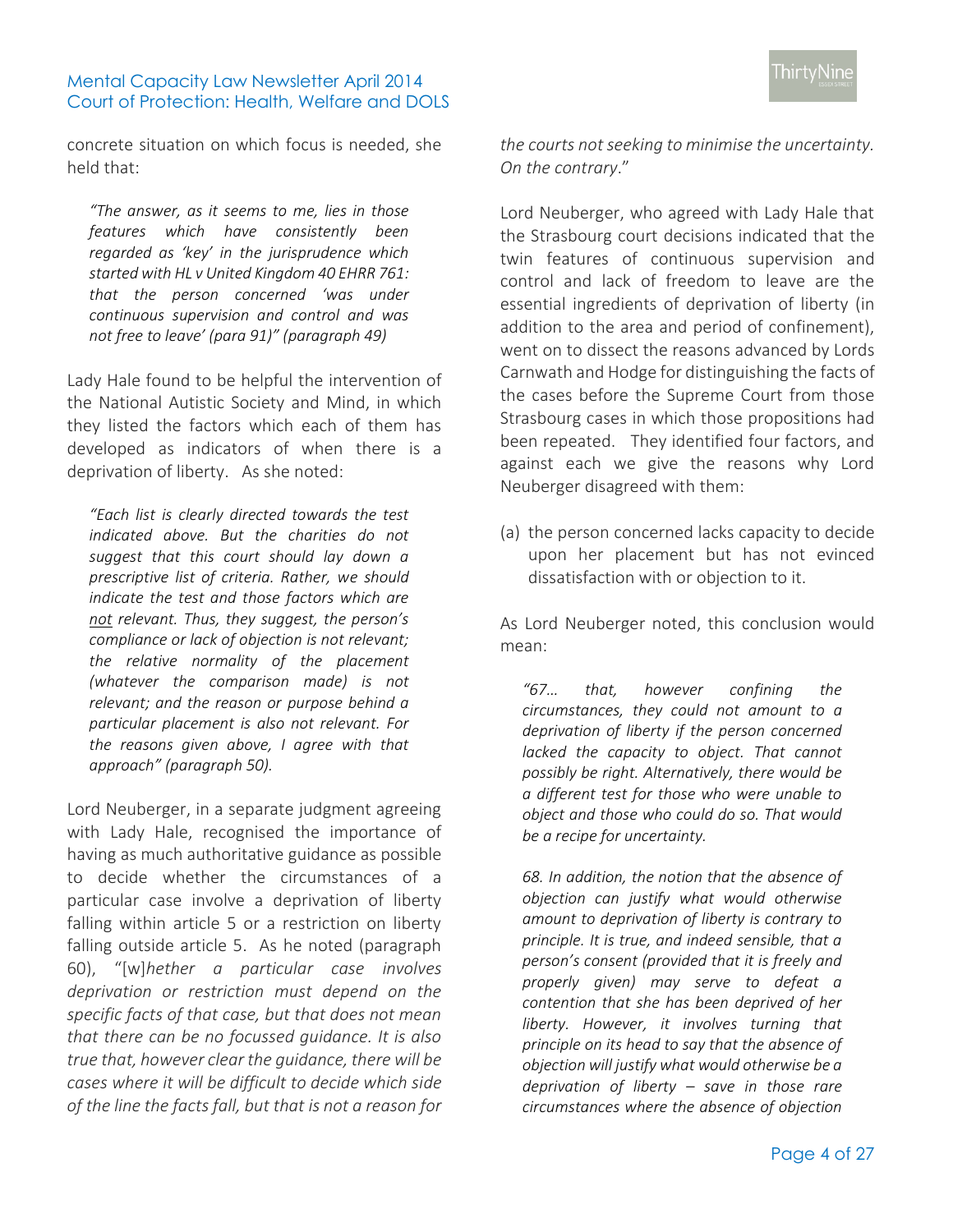*can be said to amount to consent, as in Mihailovs v Latvia, paras 138-139." He further found that it would tend to undermine the universality of human rights to which Lady Hale referred.* 

(b) the placement is in a small group or domestic setting which is as close as possible to "normal" home life;

As Lord Neuberger noted (at paragraph 71), "*it is a fair point that the Strasbourg court has never had to consider a case where a person was confined to what may be described as an ordinary home. However, I cannot see any good reason why the fact that a person is confined to a domestic home, as opposed to a hospital or other institution, should prevent her from contending that she has been deprived of her liberty*."

Lord Neuberger noted that, in the case of children living at home, what might otherwise be a deprivation of liberty would normally not give rise to an infringement of article 5 because it will have been imposed not by the state, but by virtue of what the Strasbourg court has called "*the rights of the holder of parental authority*." He noted, though, that it was fair to say that;

*"while this point would apply to adoptive parents, I doubt that it would include foster parents (unless, perhaps, they had the benefit of a residence order). But in the great majority of cases of people other than young children living in ordinary domestic circumstances, the degree of supervision and control and the freedom to leave would take the situation out of article 5.4. And, where article 5.4 did apply, no doubt the benignly intimate circumstances of a domestic home would frequently help to render any deprivation of liberty easier to justify."*

(c) a court authorised that placement for the best interests of the person concerned;

Lord Neuberger was not impressed:

*"The court's involvement in cases such as those to which these appeals relate is not equivalent to that of a court sentencing a criminal to a specific term of imprisonment. It is deciding that the circumstances of an innocent and vulnerable person, suffering from disability, are such that there must be an interference with his liberty. If that interference would otherwise amount to a deprivation of liberty, I find it hard to understand why it should be otherwise simply because the court has approved it. The court's approval will almost always justify the deprivation from its inception, but, again, it is hard to see why it should continue to justify it for a potentially unlimited future. The only reason which can be advanced to justify such a conclusion is, as I see it, based on the purpose of the interference with liberty which brings one back to the observations in the Grand Chamber referred to in para 8 above."*

(d) the regime is no more intrusive or confining than is required for the protection and wellbeing of the person concerned.

As Lord Neuberger noted (paragraph 66), 'purpose' was comprehensively rejected by Strasbourg in *Austin* and, more recently, *Creanga v Romania* (2012) 56 EHRR 361

Lord Kerr agreed with Lady Hale and Lord Neuberger, concluding that:

*"87. … for the reasons given by Lady Hale, it is apparent that two central features of the current Strasbourg jurisprudence point clearly to the conclusion that there is a deprivation of liberty in these cases. These are that the question of whether there has been a deprivation is to be answered primarily by*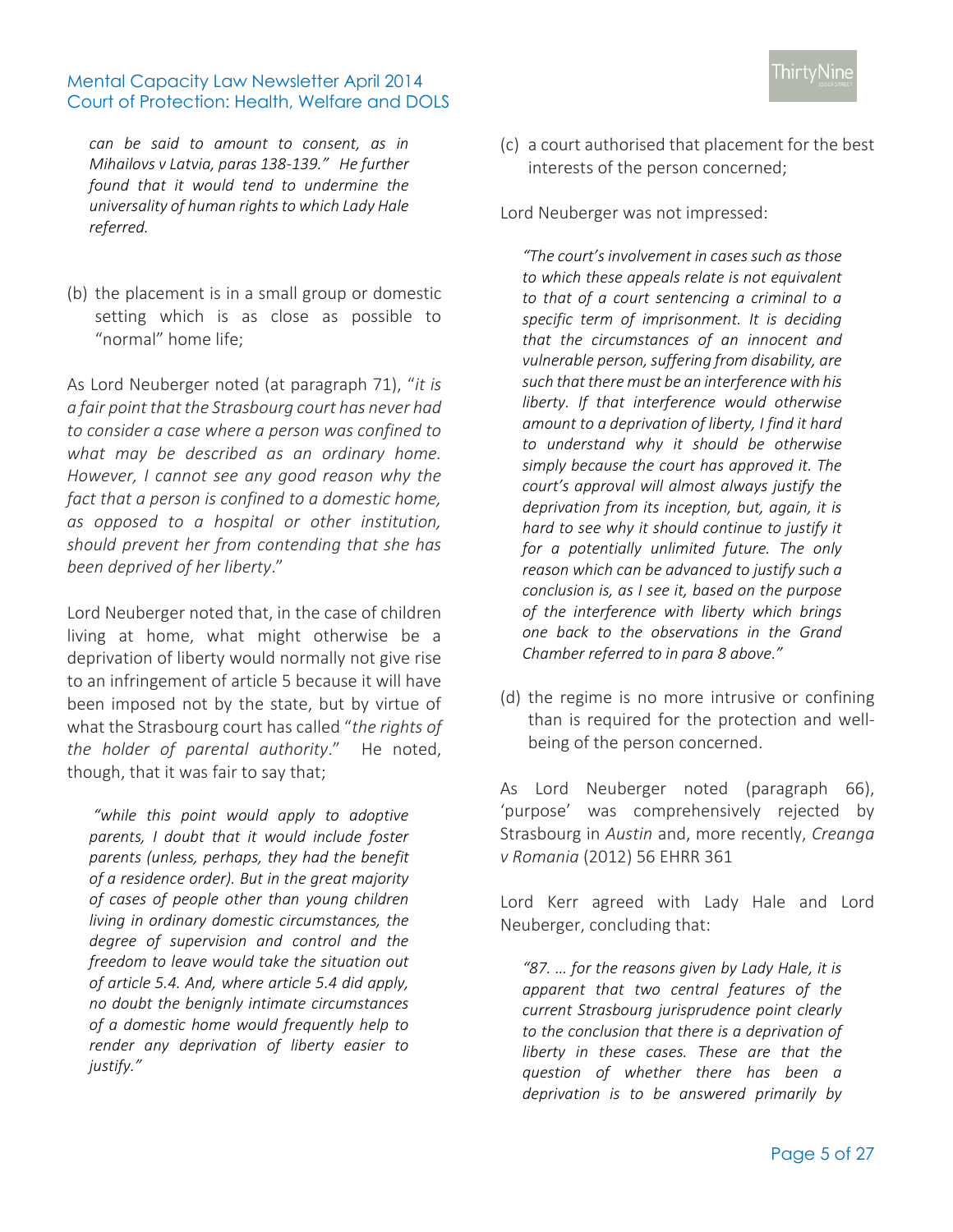*reference to an objective standard and that the subjective element of the test is confined to the issue of whether there has been a valid and effective consent to the restriction of liberty. I do not accept that this clear guidance can be substituted with an "ordinary usage" approach to the meaning of deprivation of liberty. If deprivation of liberty is to be judged principally as an objective condition, then MIG, MEG and P are unquestionably subject to such deprivation, no matter how their situation might be regarded by those "using ordinary language."*

#### *The individual cases*

#### *Mr P*

P was an adult born with cerebral palsy and Down's syndrome who requires 24 hour care. Until he was 37 he lived with his mother but when her health deteriorated the local social services authority obtained orders from the Court of Protection that it was in P's best interests to live in accommodation arranged by the authority. Since November 2009 he had lived in a staffed bungalow with other residents near his home and had one to one support to enable him to leave the house frequently for activities and visits. Intervention was sometimes required when he exhibits challenging behaviour. Baker J had [held](http://www.39essex.com/court_of_protection/search.php?id=2867) that these arrangements did deprive him of his liberty but that it was in P's best interests for them to continue. On the Council's appeal, the Court of Appeal [substituted](http://www.39essex.com/court_of_protection/search.php?id=2847) a declaration that the arrangements did not involve a deprivation of liberty, after comparing his circumstances with another person of the same age and disabilities as P.

Lady Hale found that Baker J had, in substance, applied the right test, derived from *HL v United Kingdom*, and his conclusion that "*looked at* 

*overall, P is being deprived of his liberty*" (para 60) should be restored (paragraph 51).

Lords Neuberger and Kerr did not address the specific facts of the case of Mr P, simply agreeing with Lady Hale.

Lords Carnwath and Hodge indicated that they considered that Baker J had directed himself correctly as to the law, and even if they might not have reached the same decision, agreed that Mr P's appeal should be allowed.

### *P and Q (MIG and MEG)*

P and Q (otherwise known as MIG and MEG) were sisters who became the subject of care proceedings in 2007 when they were respectively 16 and 15. Both had learning disabilities. MIG was placed with a foster mother to whom she was devoted and went to a further education unit daily. She never attempted to leave the foster home by herself but would have been restrained from doing so had she tried. MEG was moved from foster care to a residential home for learning disabled adolescents with complex needs. She sometimes required physical restraint and received tranquillising medication. When the care proceedings were transferred to the Court of Protection in 2009, Parker J [held](http://www.39essex.com/court_of_protection/search.php?id=2847) that these living arrangements were in the sisters' best interests and did not amount to a deprivation of liberty. This finding wa[s upheld](http://www.39essex.com/court_of_protection/search.php?id=2843) by the Court of Appeal.

Lady Hale, considering their cases, held that:

*"54. If the acid test is whether a person is under the complete supervision and control of those caring for her and is not free to leave the place where she lives, then the truth is that both MIG and MEG are being deprived of their liberty. Furthermore, that deprivation is the responsibility of the state. Similar constraints would not necessarily amount to a deprivation*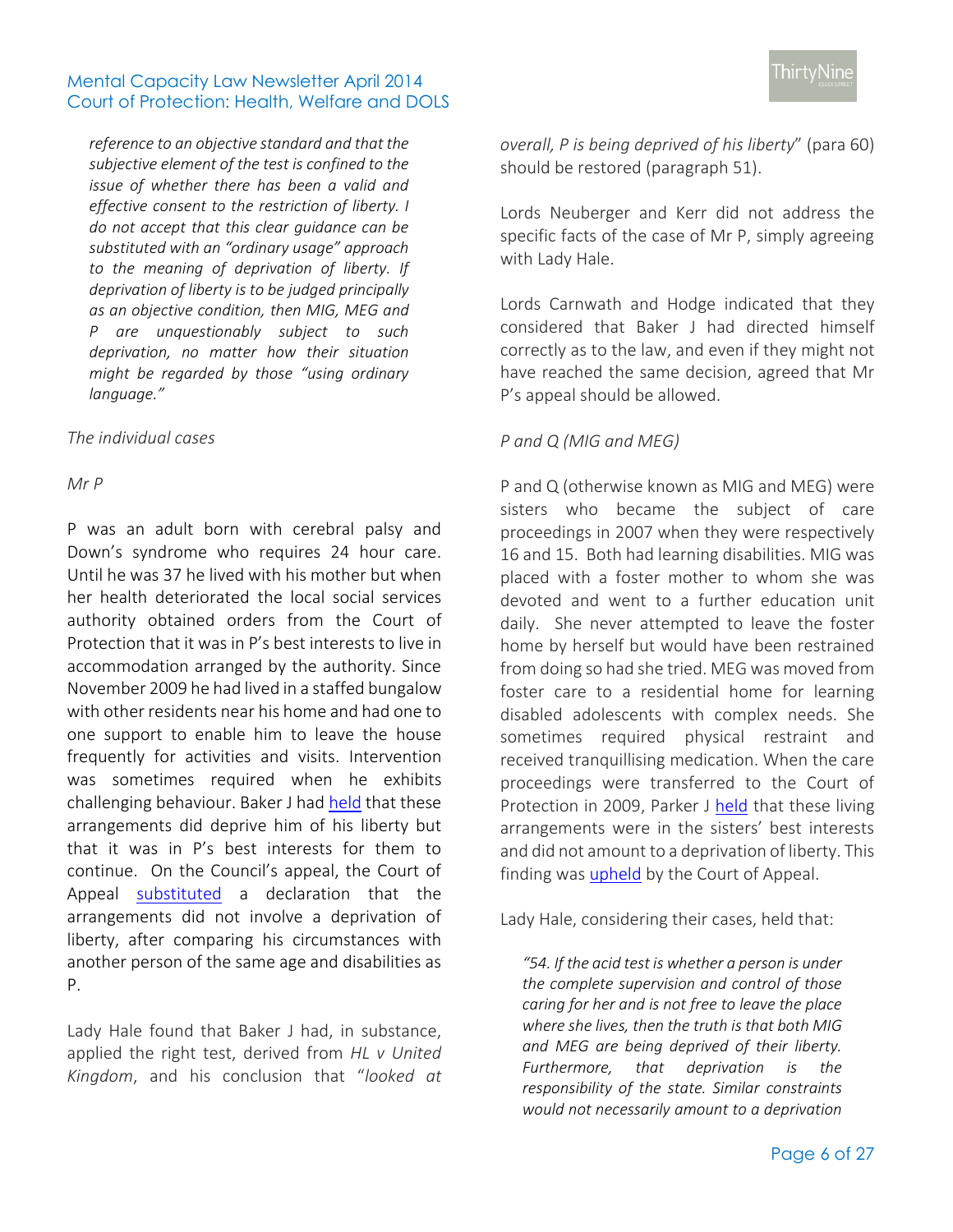*of liberty for the purpose of article 5 if imposed by parents in the exercise of their ordinary parental responsibilities and outside the legal framework governing state intervention in the lives of children or people who lack the capacity to make their own decisions."*

#### Lady Hale noted that:

*"55. Several objections may be raised to the conclusion that both MIG and MEG are being deprived of their liberty. One is that neither could survive without this level of supervision and control: but that is to resurrect the comparison with other people sharing their disabilities and to deny them the same concept of liberty as everyone else. Another is that they are both content with their placements and have shown no desire to leave. If the "tacit acceptance" of the applicant was relevant in [Mihailovs,](http://www.39essex.com/court_of_protection/search.php?id=3129) why should the same tacit acceptance of MIG and MEG not be relevant too?*

Lady Hale distinguished *Mihailovs* because:

*"he had a level of de facto understanding which had enabled him to express his objections to his first placement. The Strasbourg court accepts that there are some people who are not capable of expressing a view either way and this is probably the case with both MIG and MEG. As HL 40 EHRR 761 shows, compliance is not enough. Another possible distinction is that, if either of them indicated that they wanted to leave, the evidence was that the local authority would look for another placement: in other words, they were at least free to express a desire to leave" (paragraph 55).* 

Lady Hale held that none of these suggested distinctions were very satisfactory, however, as she went on:

*"56… Nor, in my view, should they be. It is very easy to focus upon the positive features of these placements for all three of the appellants. The local authorities who are responsible for them have no doubt done the best they could to make their lives as happy and fulfilled, as well as safe, as they possibly could be. But the purpose of article 5 is to ensure that people are not deprived of their liberty without proper safeguards, safeguards which will secure that the legal justifications for the constraints which they are under are made out: in these cases, the law requires that they do indeed lack the capacity to decide for themselves where they should live and that the arrangements made for them are in their best interests. It is to set the cart before the horse to decide that because they do indeed lack capacity and the best possible arrangements have been made, they are not in need of those safeguards. If P, MIG and MEG were under the same constraints in the sort of institution in which Mr Stanev was confined, we would have no difficulty in deciding that they had been deprived of their liberty. In the end, it is the constraints that matter."*

Lady Hale concluded with an observation upon policy. Because of the extreme vulnerability of people such as P, MIG and MEG, she believed that it was necessary to err on the side of caution in deciding what constitutes a deprivation of liberty in their case:

*"56. They need a periodic independent check on whether the arrangements made for them are in their best interests. Such checks need not be as elaborate as those currently provided for in the Court of Protection or in the Deprivation of Liberty safeguards (which could in due course be simplified and extended to placements outside hospitals and care homes). Nor should we regard the need for such checks as in any way stigmatising of them or of their carers. Rather, they are a recognition of their*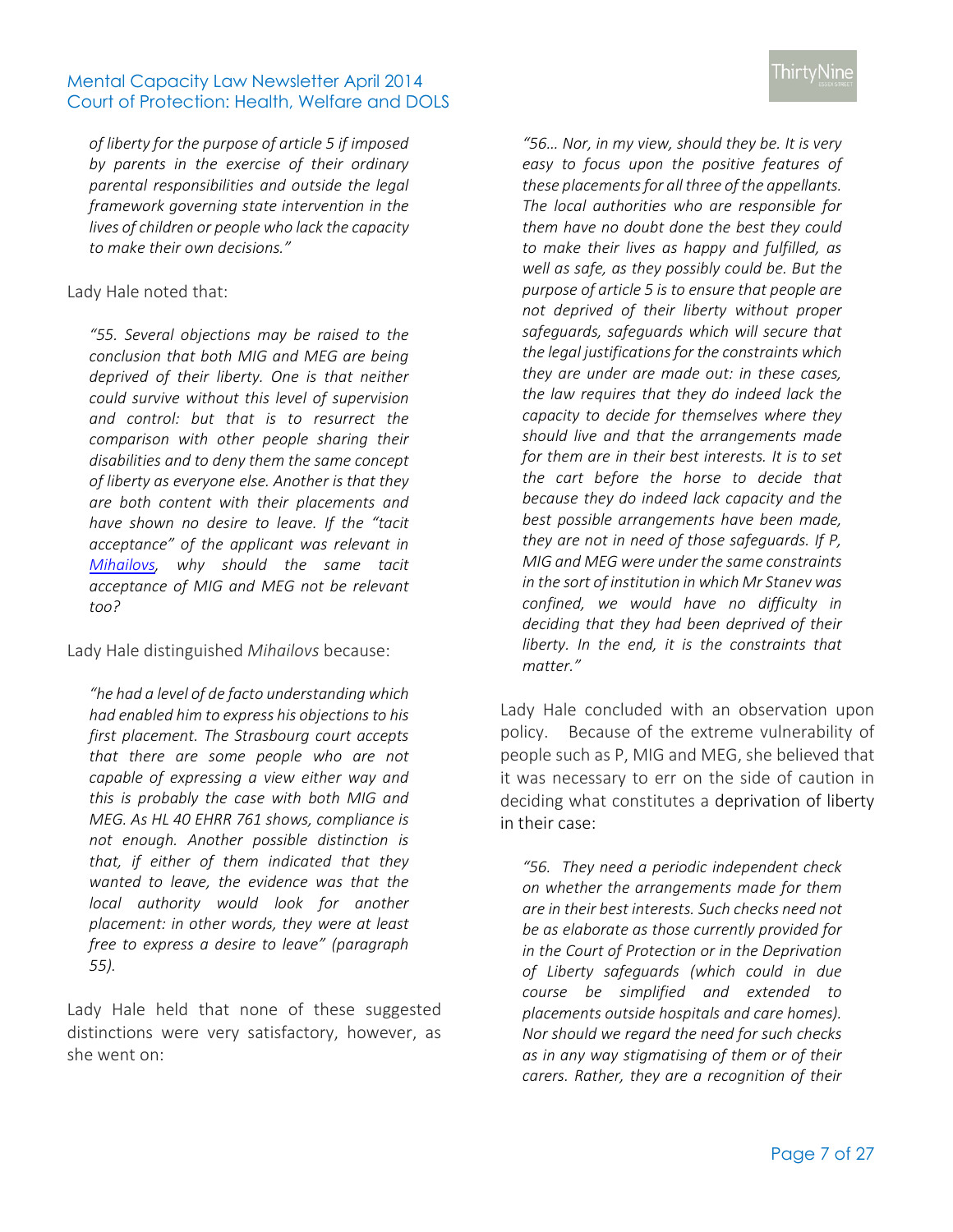*equal dignity and status as human beings like the rest of us."*

Lord Neuberger did not address the specific facts of the cases of MIG and MEG, simply agreeing with Lady Hale.

Lord Kerr in his separate concurring judgment was the only member of the majority to rely upon a comparator, in order to answer the question of whether MIG and MEG were deprived of their liberty:

*"77. The question whether one is restricted (as a matter of actuality) is determined by comparing the extent of your actual freedom with someone of your age and station whose freedom is not limited. Thus a teenager of the same age and familial background as MIG and MEG is the relevant comparator for them. If one compares their state with a person of similar age and full capacity it is clear that their liberty is in fact circumscribed. They may not be conscious, much less resentful, of the constraint but, objectively, limitations on their freedom are in place.* 

*78. All children are (or should be) subject to some level of restraint. This adjusts with their maturation and change in circumstances. If MIG and MEG had the same freedom from constraint as would any child or young person of similar age, their liberty would not be restricted, whatever their level of disability. As a matter of objective fact, however, constraints beyond those which apply to young people of full ability are – and have to be – applied to them. There is therefore a restriction of liberty in their cases. Because the restriction of liberty is – and must remain – a constant feature of their lives, the restriction amounts to a deprivation of liberty.*

*79. Very young children, of course, because of their youth and dependence on others, have – an objectively ascertainable – curtailment of* 

*their liberty but this is a condition common to all children of tender age. There is no question, therefore, of suggesting that infant children are deprived of their liberty in the normal family setting. A comparator for a young child is not a fully matured adult, or even a partly mature adolescent. While they were very young, therefore, MIG and MEG's liberty was not restricted. It is because they can – and must – now be compared to children of their own age and relative maturity who are free from disability and who have access (whether they have recourse to that or not) to a range of freedoms which MIG and MEG cannot have resort to that MIG and MEG are deprived of liberty."*

## <span id="page-7-0"></span>**The case for the majority**

Alex has expressed his support for the decision of the majority in posts upon his [website.](http://www.mentalcapacitylawandpolicy.org.uk/) He, Tor and Anna would associate themselves with the following comment that has been provided by Fenella Morris QC and Ben Tankel, both of whom appeared on behalf of P and Q (MIG and MEG).

All seven judges of the Supreme Court subscribed to the fundamental premise that the human rights of disabled people should be protected to the same degree as the human rights as everybody else. The decision of the majority is the only logical conclusion that can follow from this universally accepted premise: if to be subjected to total and effective control and shorn of my freedom of leave would be a deprivation of liberty for me, then why should it not be a deprivation of liberty for someone who lacks capacity?

This unavoidable logical conclusion at long last properly fills the *Bournewood* gap which, despite *HL* and the subsequent introduction of the DOLS regime, had continued to swallow many thousands of individuals who were deprived of their liberty in places other than psychiatric words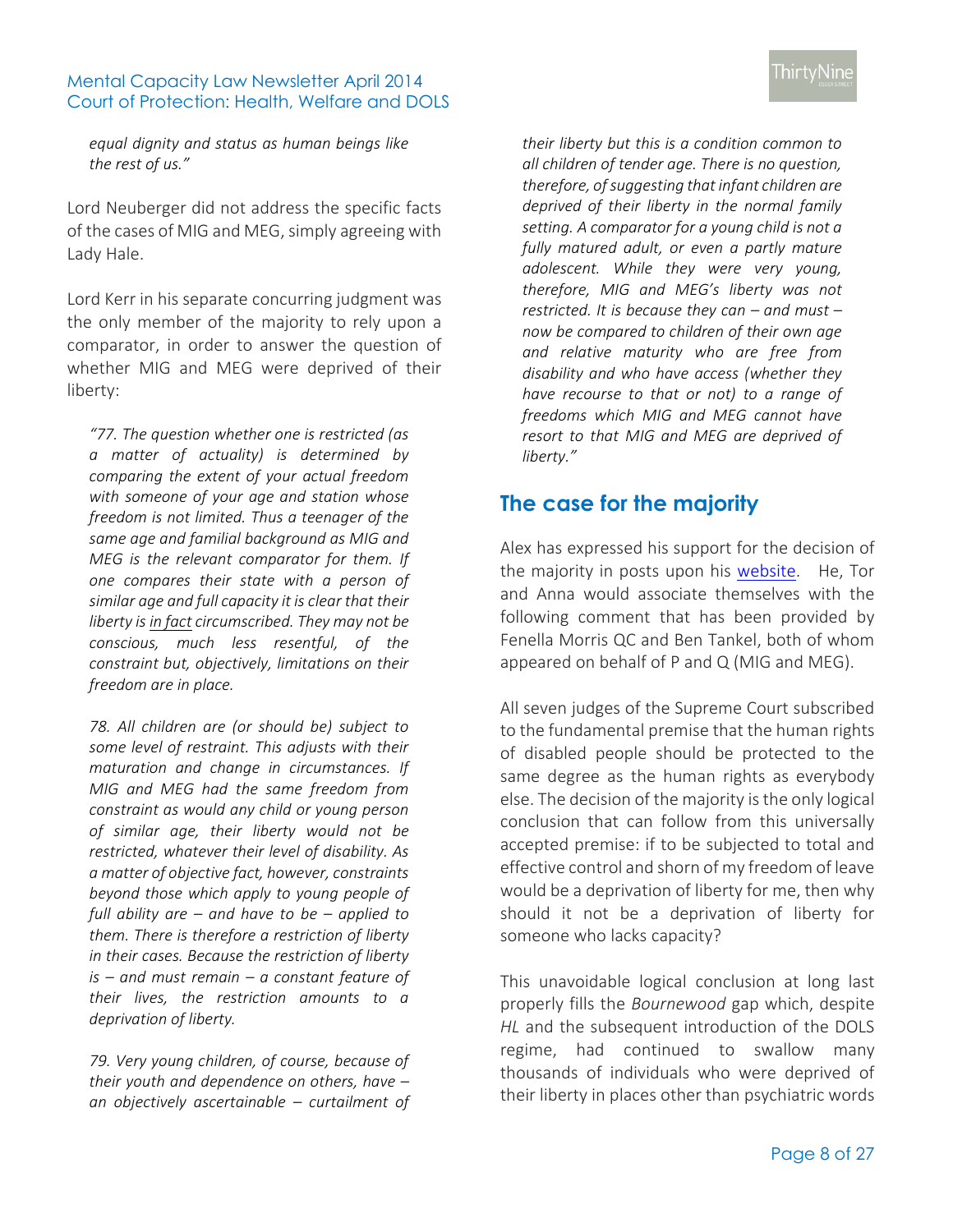or care homes. In such cases, the State is interfering to the greatest extent imaginable in the lives of the most vulnerable. That large imbalance of power demands a level of procedural protection. Even if in our civil society the State usually exercises this power benignly, the majority judgment guarantees this is so by requiring the State to demonstrate in each case that the arrangements it makes are justified. The dangers of a lack of this type of protection have sadly been all too plain to see in recent years – see, for example, the Winterbourne View scandal.

The neat logic of the majority approach is reflected in many aspects of the various judgments: (1) It guarantees equality of rights for all; (2) It brings the law up to date by recognising the reality that more and more of those lacking capacity were falling into the *Bournewood* gap by – in line with current policy - being accommodated in foster placements, supported living arrangements, and other settings that provide them with as normal a life as possible; (3) It does away with the wellintentioned but conceptually problematic comparator approach advocated by the Court of Appeal, while retaining the aim of articulating a simple, workable, and authoritative test; (4) It supplants the notoriously slippery amorphous, multi-factorial approach that decision-makers had been required to adopt to date; (5) On an analytical level, it properly separates issues of justification from the definitional question of the objective components of a deprivation of liberty; And (6) it confronts, head-on, the "bewildering complexity" of the DOLS regime and places reform of an inadequate system firmly on the government's agenda.

Still, one cannot but sympathise with the criticisms that are now being levelled against the majority judgment. That they are not to be dismissed lightly is attested by the fact that even now they have attracted three justices of the Supreme Court. But

the criticisms take as their starting point the practical problems that the majority approach might cause, and work backwards from there. In doing so, they are required to depart from the simple logic of the majority approach. As such, they simply do not stand up to the same analytical scrutiny as the majority view. Witness Lord Neuberger's comprehensive dismantling of the joint dissenting judgment of Lords Carnwarth and Hodge, which he achieves within the space of a handful of paragraphs.

The major criticisms fall into three area. First, it is said that the extension of the DOLS system will be put under strain. But where the State is interfering so heavily in the life of an individual, this seems a small price to pay for guaranteeing the protection of their human rights. Adults with capacity would accept no lesser level of protection, as demonstrated for example by our very welldeveloped (and no doubt very burdensome) criminal justice system. If this means that DOLS requires reform (and the recent report of the House of Lords Select Committee suggests it does), then it is quite right for the Supreme Court to point this out to the lawmakers across Parliament Square.

The second area of criticism is that it is difficult to digest that those placed in a loving and relatively normal environment should be described as being deprived of their liberty. The simple answer to this is that, as Lady Hale put it, "a gilded cage is still a cage". After over five decades of living with the ECHR we should be well used by now to human rights terms – such as "deprivation of liberty" having autonomous meanings that do not correlate exactly with their ordinary usage. Moreover, on an analytical level, this criticism confuses questions of justification with the definition of deprivation of liberty: relative normality might help justify a deprivation of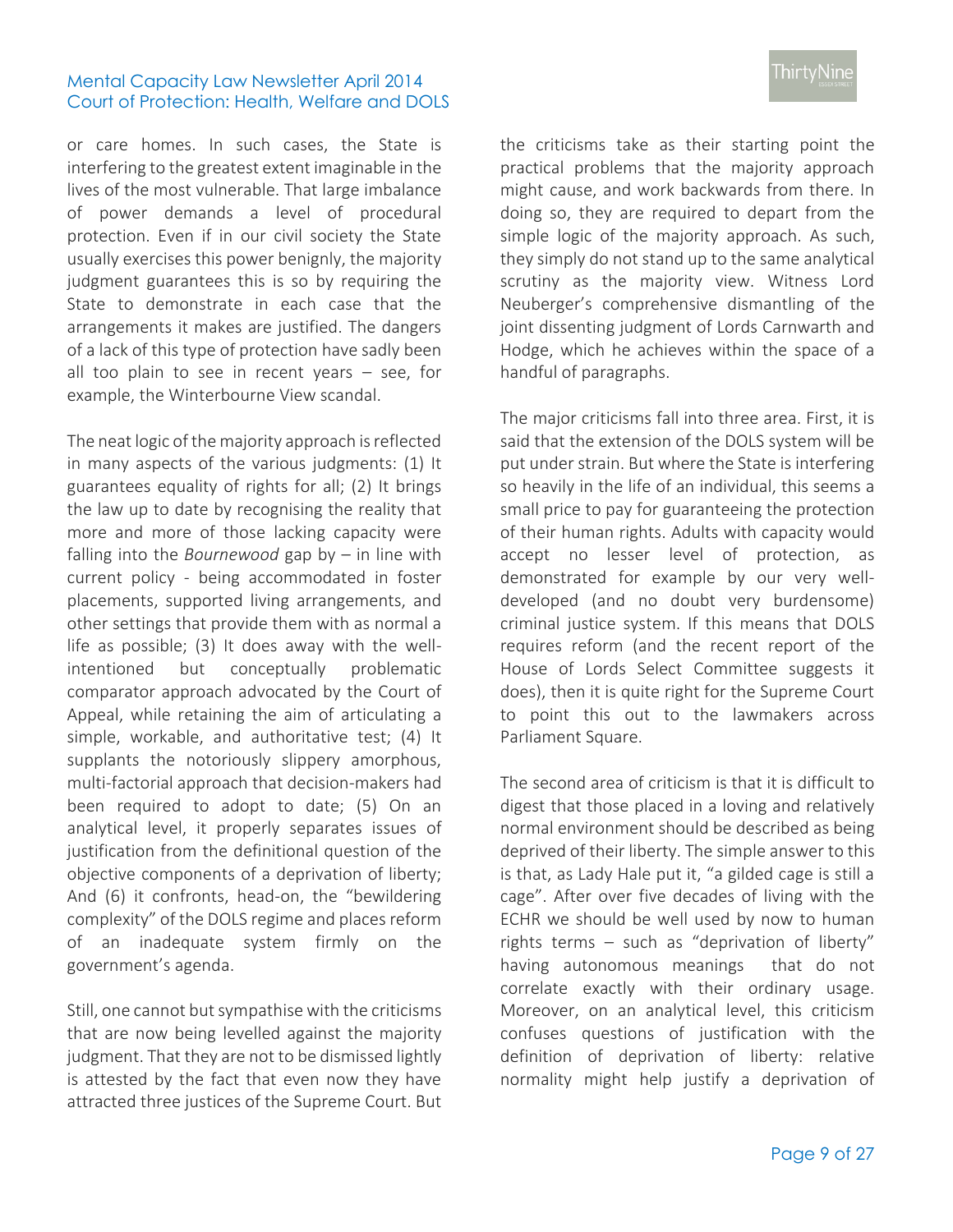liberty, but it does not impact whether the deprivation of liberty has arisen in the first place. The third main area of criticism is that the majority judgment begs the question of what is meant by "control" and "freedom to leave". No doubt lawyers and judges will attempt to refine the definition of these terms over time. In the meantime, they provide a much more straightforward test than the previous multifactorial approach. They also give decision-makers on the ground some necessary flexibility – those examining the facts of individual cases are far better placed than the Supreme Court to assess whether, applying the Supreme Court's "acid test", a particular set of facts amounts to a deprivation of liberty. It is also worth noting that part of the reason the Official Solicitor brought these three particular cases forward was because they provide a good range of facts, at or around the borderline, for testing the point of principle. The way in which the Supreme Court applied its test to the facts of the cases before it should therefore serve as a model for future decisionmaking, without much need for further elaboration of the test.

## <span id="page-9-0"></span>**The case for the minority**

The following comment is provided by Jenni Richards QC and Neil Allen, both of whom were instructed (along with Peter Mant) on behalf of the local authority respondents to both appeals.

According to Lady Hale, "*these cases are not about the distinction between a restriction on freedom of movement and the deprivation of liberty*" (paragraph 48). For the respondents, at least, that distinction went to the very heart of the appeals.<sup>2</sup> Indeed, this was the seventh time in as many years that the highest Court had been approached for

 $\overline{a}$ 

guidance on it. The distinction is reflected in the European jurisprudence between Article 2 of Protocol 4 and Article 5 ECHR. It can be seen in the Mental Capacity Act 2005 between s.6 (restriction on movement) and s.4A (deprivation of liberty), despite s.4A being confusingly entitled, "restriction on deprivation of liberty."

So why does the distinction matter? "Depriving" liberty is unlawful unless the procedural and substantive safeguards of Article 5 are met. Care homes, hospitals, supported living schemes, and foster parents, for example, cannot care for a "deprived" person unless a prescribed legal procedure is first followed and their detention is justified on one of six grounds. Lord Kerr helpfully defined "liberty": it is "the state or condition of being free from external constraint. It is predominantly an objective state. It does not depend on one's disposition to exploit one's freedom. Nor is it diminished by one's lack of capacity" (paragraph 76). Liberty is intrinsic to the person: whether they be running around an open park or lying in a persistent vegetative state on a hospital bed, the degree of liberty remains the same.

The threshold at which the constraints upon such liberty are so intense as to constitute a deprivation of it is the same throughout the justificatory grounds in Article 5 and throughout the Council of Europe. Indeed, Parliament in MCA 2005 s.64(5) expressly aligns our domestic threshold with that of Strasbourg. Thus, whether it is a man with schizophrenia being kept in a Bulgarian care home, or a man with autism informally kept in Bournewood psychiatric unit; whether it is a woman kettled by police at Oxford Circus for 7 hours; or someone with a brain injury in a medically induced coma, the threshold for

<sup>&</sup>lt;sup>2</sup> It is not known why Lord Neuberger's judgment focused on Article 5(4) rather than Article 5(1), the former only being

relevant if the latter is engaged (see paragraphs 60 and 73 of the judgment)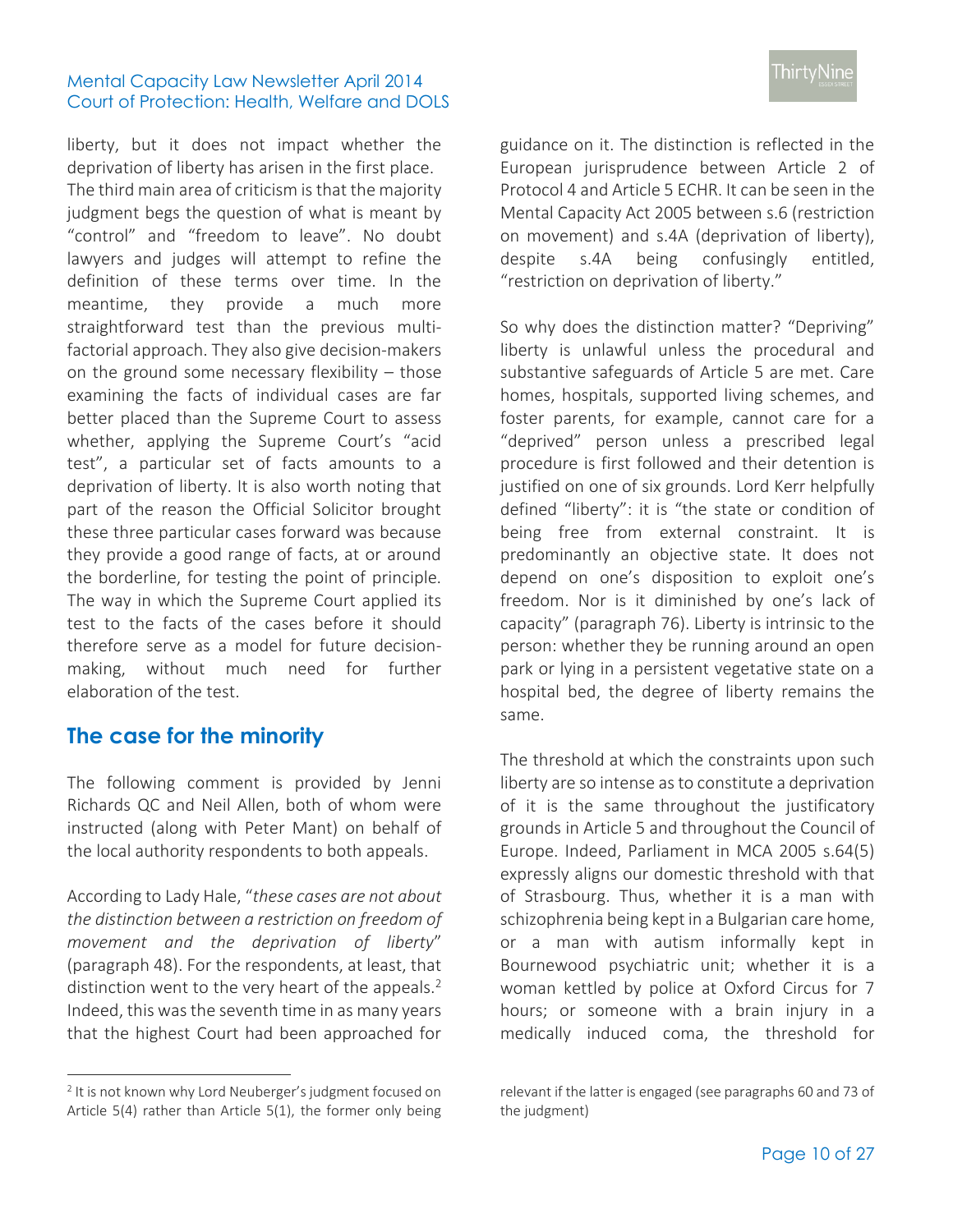triggering Article 5 remains the same. In our opinion, that threshold cannot alter depending on whether the deprivation is potentially justifiable (type 1) or not (type  $2)^3$ : this puts the cart before the horse. It conflates the primary question of whether Article 5 is engaged with the secondary question of whether it can be justified.

### The relevance of Strasbourg

Domestic courts must usually "take into account" European jurisprudence: Human Rights Act 1998 s.2. Doing no less but certainly no more than the ECtHR avoids judicial legislation and prevents member states from forging ahead out of kilter, albeit with the risk of falling behind in trying to stay level. Uniquely, however, MCA s.64(5) expressly gives "deprivation of a person's liberty" the same meaning as in Article 5(1). Parliament's intention was thereby to align our judicial definition with that of Strasbourg. It was, essentially, to give Strasbourg decisions direct effect in domestic law. Our threshold for Article 5 thereby rises and falls with every Strasbourg decision with no margin of appreciation.

This has the potential to create significant legal uncertainty. Strasbourg does not follow the doctrine of precedent. Its case law is not even binding upon itself. And yet Parliament has required our courts to abide by it. The Supreme Court accepted that there was an absence of direct authoritative guidance from across the water. None of the ECtHR decisions concerned the Article 5 threshold in "ordinary" homes, only institutional (and often isolated) settings like social care homes and psychiatric hospitals. Moreover, the case law that was available was "clear in some respects but not in others" (paragraph 32). The majority of four lowered the threshold beyond

 $\overline{a}$ 

that recognised – thus far - by Strasbourg; the minority of three did not.

## Key Aspects of the Decision

*Relative normality and the vexed question of a comparator*

The concept of relative normality originates from *Engel* and resonates in some of the previous House of Lords decisions. It was embraced in the *Surrey* proceedings. And the more controversial yardstick of disabled normality originated in the *Cheshire West* proceedings. But none of the parties in the appeals supported a disabled comparator and its disappearance is welcome.

Disabled normality has gone; and so too has relative normality, in the sense used by the Court of Appeal in the *Surrey* case. Lady Hale considered comparing lives of MIG and MEG with the ordinary lives which young people of their ages might live to be "both sensible and humane" (paragraph 47), although it did not answer the question. Indeed, "the relative normality of the placement (whatever the comparison made) is not relevant" (paragraph 50). As for comparisons, paragraph 46 of her judgment suggests that an appropriate comparator is Lady Hale herself: "if it would be a deprivation of my liberty … then it must also be a deprivation of liberty of a disabled person".

Lords Carnwath and Hodge recognised that "the comparator should in principle be a person with unimpaired health and capacity" (paragraph 80), whereas Lord Kerr's comparator compared the person's age and station in life<sup>4</sup>. Thus, for MIG and MEG the relevant comparator was "a teenager of the same age and familial background as them". Lord Clarke, by contrast, expressly endorses the

<sup>&</sup>lt;sup>3</sup> See paragraph 43 in the judgment of Lady Hale.

<sup>&</sup>lt;sup>4</sup> It is not clear to us what factors the term "station in life" is intended to embrace.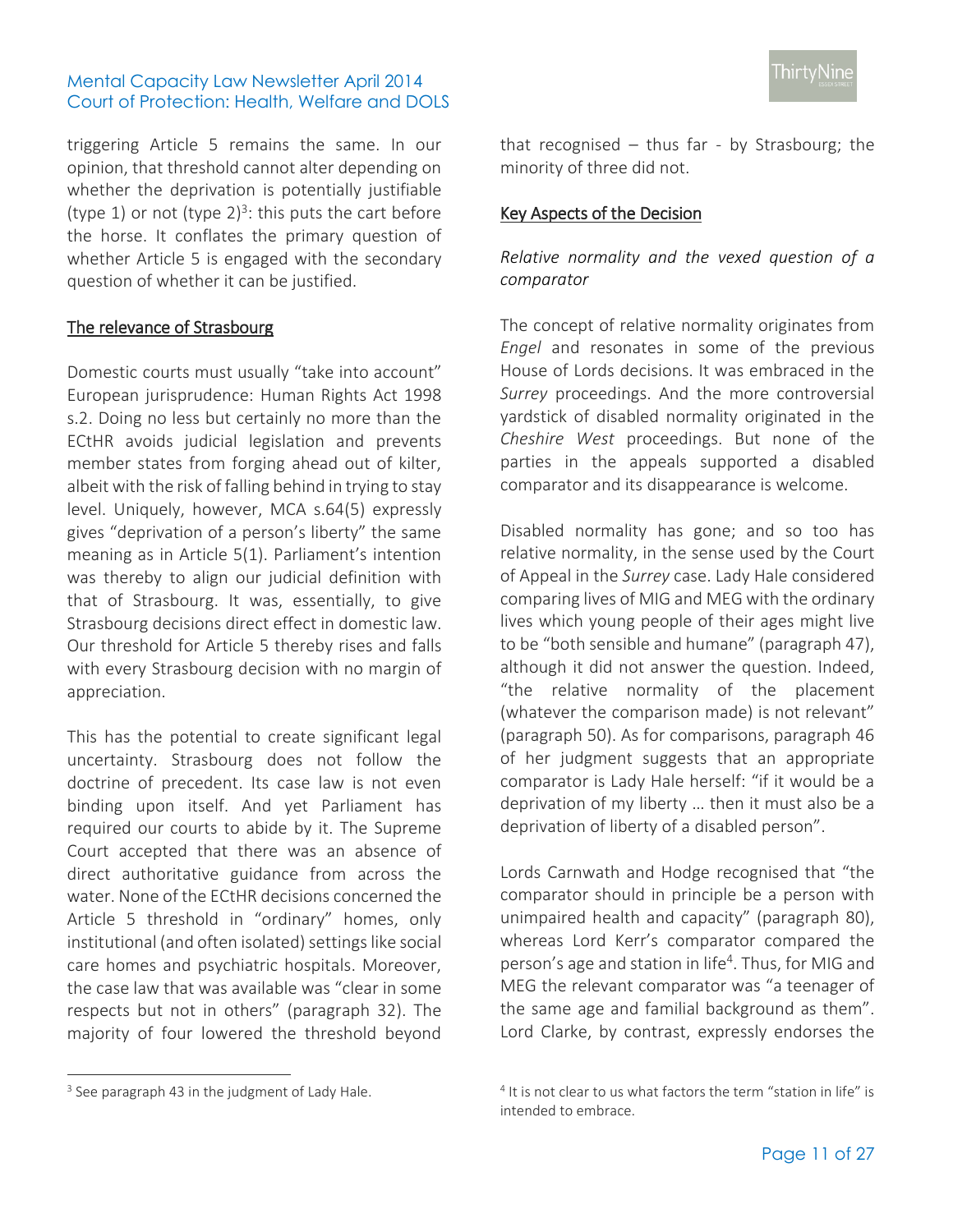approach of Parker J. which considered the sisters' lives as dictated by their own cognitive limitations. What role a comparator now plays in determining whether there is a deprivation of liberty is, we suggest, not as clear as it could be.

## *Objections*

Both the English and the Strasbourg courts have often referred to the relevance of the person's objections. And, of course, the "effect" of the measures is one of the criteria to be taken into account, according to the consistent jurisprudence of the ECtHR. However, objection or lack of objection is now irrelevant. The right to liberty is of course too important for a person to lose the benefit of protection for the single reason that he may have given himself up to detention. But ruling out objection entirely seems to render redundant the Strasbourg court's "effect" criterion.

## *Purpose or Context?*

In the control order case of *JJ,* Lady Hale held that, "… restrictions designed, at least in part, for the benefit of the person concerned are less likely to be considered a deprivation of liberty than are restrictions designed for the protection of society". But benevolence is now irrelevant. It is also unclear whether the context of the restrictions is relevant: at best they "may not" be irrelevant (paragraph 43).

## The Acid Test

The Supreme Court's decision winds the law back to the time before the deprivation of liberty safeguards came into force. We have an acid test. But its parameters and contents are not as clear as was hoped. Lady Hale refers to "complete supervision and control" and "not free to leave" (paragraph 54). For Lord Neuberger, the essential ingredients are "continuous supervision and control and lack of freedom to leave" as well as "the area and period of confinement" (paragraph 63). What is meant by area of confinement is not explained. For Lord Kerr the duration of the restriction seemed paramount (paragraph 78).

Regrettably the twin concepts are not straightforward. Practitioners have been told which factors are irrelevant. But no guidance is given as to when "supervision" is not "control"; or when "supervision and control" are not "complete" or "continuous." There is no analysis as to what it means to be "free to leave" or its inter-relationship with its twin concept. Reference is made to Munby LJ's, "*I mean leaving in the sense of removing himself permanently in order to live where and with whom he chooses*… " But that does not take us much further, particularly if there is no alternative to go to or no-one else to live with or if the person is living in their own home.

If the person lacks capacity to take these decisions, someone else will decide what is in their best interests. Thus, someone lacking such capacity is not free to leave by operation of the MCA. That seems clear. Finally, the area and period of confinement is said to be essential, but there is no guidance as to what this means or how these relate to complete supervision and control without freedom to leave. The most helpful aspect of the acid test is that its application to the particular facts of these individuals amounted to a deprivation. The facts of the individual cases may therefore offer some touchstone or guidance for practitioners.

We note with interest a decision of the ECtHR that post-dates the Supreme Court hearing – *Chosta v Ukraine* (Application no. 35807/05, 14 January 2014) – in which the ECtHR observed that "relevant objective factors to be considered include the possibility to leave the restricted area,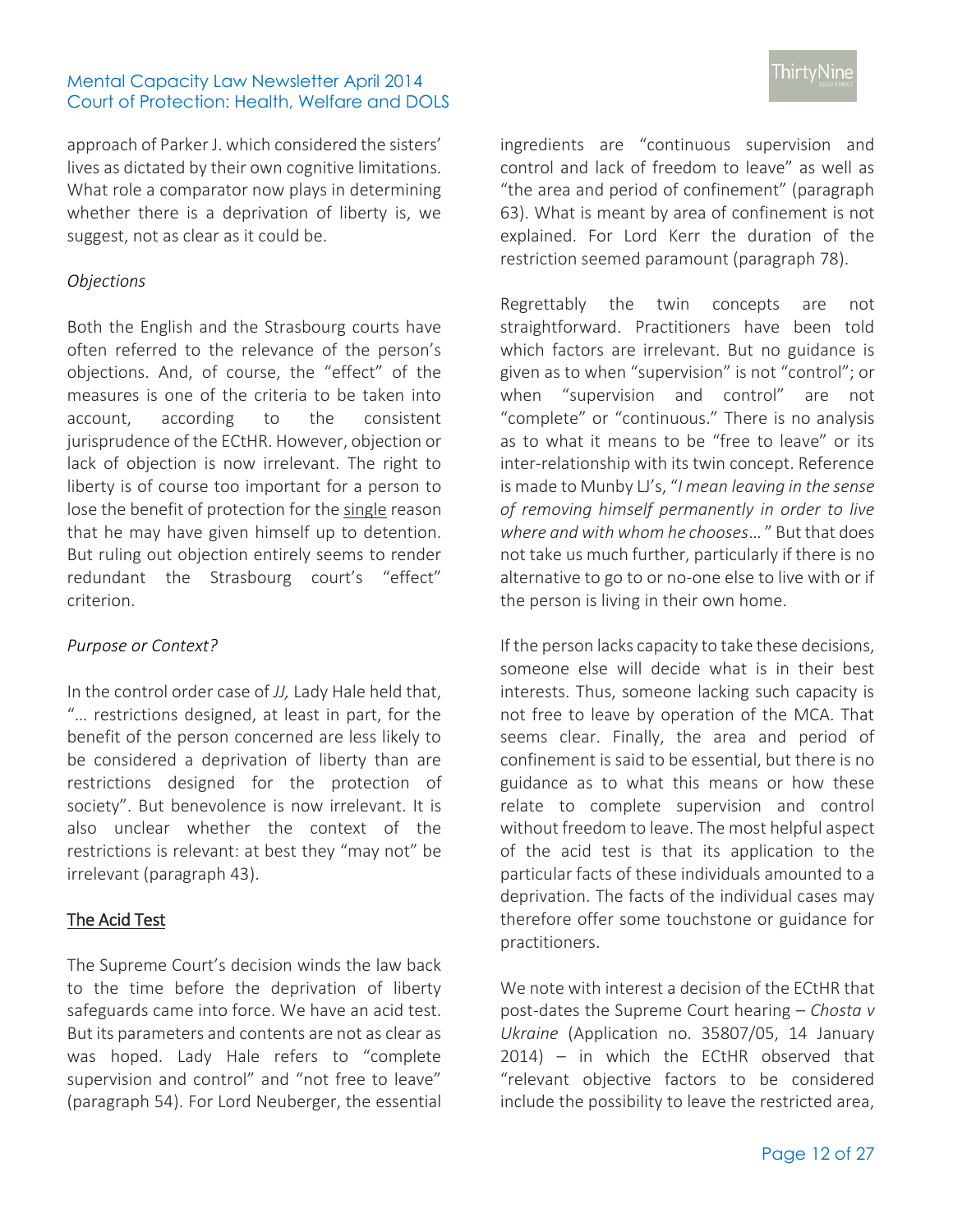the degree of supervision and control over a person's movements *and the extent of isolation*" (emphasis added). Whilst the first two of these factors are consistent with the twin components of the acid test, the reference to the extent of isolation seems to us to reflect precisely those aspects of relative normality put forward by the Court of Appeal in the *Surrey* case but rejected by the majority in the Supreme Court.

#### Implications

The fact that the acid test identified these "ordinary" placements as deprivations of liberty has far-reaching implications. According to the Alzheimer's Society, there are 200,000 people with dementia in care homes in England and Wales. In addition, between 2012 and 2013 there were over 28,000 people aged 18-64 with learning disability in care and nursing homes. It would seem that all of those unable to give valid consent are now likely to be deprived, necessitating a DOLS authorisation. The same must surely apply to hospitals, with resulting ineligibility issues. It seems particularly odd to think of the unconscious hospital patient receiving life-sustaining treatment as deprived of their liberty, but that may be the consequence of this decision.

The impact of dropping the Article 5 threshold will also reverberate throughout supported living and shared lives schemes. All disabled and vulnerable adults lacking the relevant capacity who receive care or support funded by, or arranged by, a public body may now need to be reviewed to see if the acid test satisfied. Foster carers, children in local authority care, and family members receiving support from health or social services may now be acting unlawfully unless the procedural and substantive safeguards in Article 5 are met. Indeed, the implications for children are farreaching. Given the relatively limited [avenues](http://www.ofsted.gov.uk/sites/default/files/documents/other-forms-and-guides/d/Deprivation%20of%20liberty%20-%20guidance%20for%20providers%20of%20children%E2%80%99s%20homes%20and%20residential%20special%20schools.pdf) for authorising a deprivation of liberty in the case of a child, the possibility of a new Bournewood gap – this time for children - arises.

Whether they will "retract the surprise" at being told that a person living in their domestic setting could complain of deprivation of liberty after the consequences are explained, as Lord Neuberger foresees, remains to be seen. If overcoming the ordinary usage of "deprivation of liberty" was difficult for hospital and care home managers, imagine how difficult it will be in these more familial settings. After all, the Court of Appeal has, in a different case, found that those with parental responsibility cannot consent to their child's deprivation of liberty: *RK v BCC* [2011] EWCA Civ 1305, [14]. Moreover, according to the MCA Code of Practice, everyone working with and/or caring for an adult who may lack capacity must comply with the MCA (including therefore spouses or other family members).

Going beyond Strasbourg also has implications for the use of the Mental Health Act. Incapacitated informal patients are not free to leave if others are deciding what is in their best interests. Guardianship is vulnerable because patients have no choice over their place of residence and the intensity of their package of care may tip their regime into Article 5. No one can lawfully be deprived under that prescribed legal procedure because, amongst other things, the burden of proof is on the patient not the detaining authority. Although the point has yet to be argued, it is likely to be similarly unlawful to deprive liberty under a community treatment order. The judgment also makes it more difficult for restricted patients to be lawfully conditionally discharged from hospital detention: *Secretary of State for Justice v RB* [2011] EWCA Civ 1608*.* 

The MCA seeks to strike a careful balance between empowerment and protection. No-one would deny the importance of safeguards. The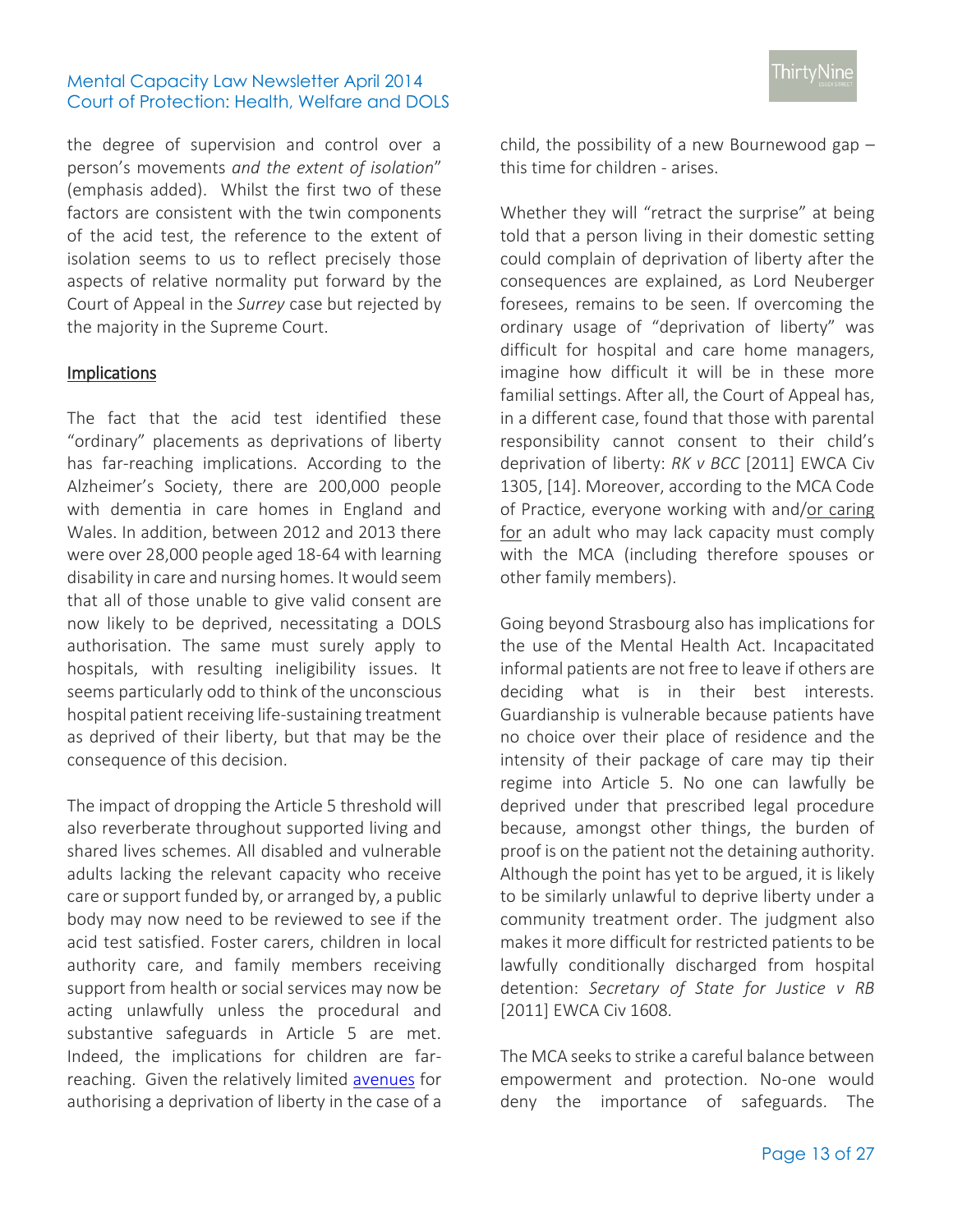controversy surrounds the extent to which those safeguards found in Article 5 should be used by manipulating the language of "deprivation of liberty". Whether the increased juridification of care resulting from this decision will lead to better safeguards for those that need it is a question for a later day. Some might say the best safeguards would be regular, unannounced inspections of these care settings with the threat of criminal sanction for ill-treatment and wilful neglect. And let it not be forgotten that those at Winterbourne View were tortured by "carers" despite having the benefit of their procedural and substantive safeguards of Article 5.

## <span id="page-13-0"></span>**Practical guidance**

Notwithstanding their editorial differences as to the correctness of the decision, the team has pooled their collective wisdom to pull together practical guidance for front-line staff (both social work and clinical) as to the questions that they should be asking themselves in light of the decision. It is available [here.](http://www.39essex.com/docs/newsletters/deprivation_of_liberty_after_cheshire_west_-_a_guide_for_front-line_staff.pdf)

For further discussion of some of the implications, please see [here](http://www.39essex.com/resources/news_listing.php?id=377) for a free video featuring Jenni Richards QC, Fenella Morris QC, Nicola Greaney and Ben Tankel.

## <span id="page-13-1"></span>**The DOLS lead**

It's been quite a week in the DoLS world with the House of Lords scrutiny report followed by the ruling on *Cheshire West* and *P and Q*. We have gone from the depths to the heights in six days.

Does the Supreme Court judgment help us in practice as BIAs and as DoLS leads? It does indeed, it both helps us and challenges us with the implications.

When the earlier Court of Appeal judgment in *Cheshire West* came out, many professionals expressed the view that this heralded the "death of DoLS" a view I never subscribed to. So what is the Supreme Court judgment - the rebirth and resurrection of DoLS? Rebirth to live another day in a purer, simplified form. Something like that I feel.

The decision is superficially quite simple and straightforward. Watching it live at a Regional DoLS Leads group there was no surprise at all about Cheshire West we were unanimously agreed about that and resolved to the decision that it was a deprivation of liberty, but P and Q…well that raised a few more eyebrows and as the ripples of reflection went round the room, one after the other we began to say "so this means" ….

Reading the full judgment helps and I am sure many learned people will summarise it, so for practitioners I only make reference here to its implications. Before I do I want to say that on a personal level I think that the best part of the judgment is the clear declaration that human rights are universal, physical liberty is the same for everyone regardless of whether or not they have a physical or mental disability. My 17 year old daughter was an ordinary sixth form student with all the rights and responsibilities of the human race on the  $26<sup>th</sup>$  September 2010. The following day she was hit by a car and sustained a massive brain injury as a result of which she is now significantly impaired. It was anathema to me that also she lost the right to be treated equally overnight.

How do practitioners now decide on deprivation of liberty?

In establishing whether the objective element is met we will now in practice consider whether the arrangements result in the person being under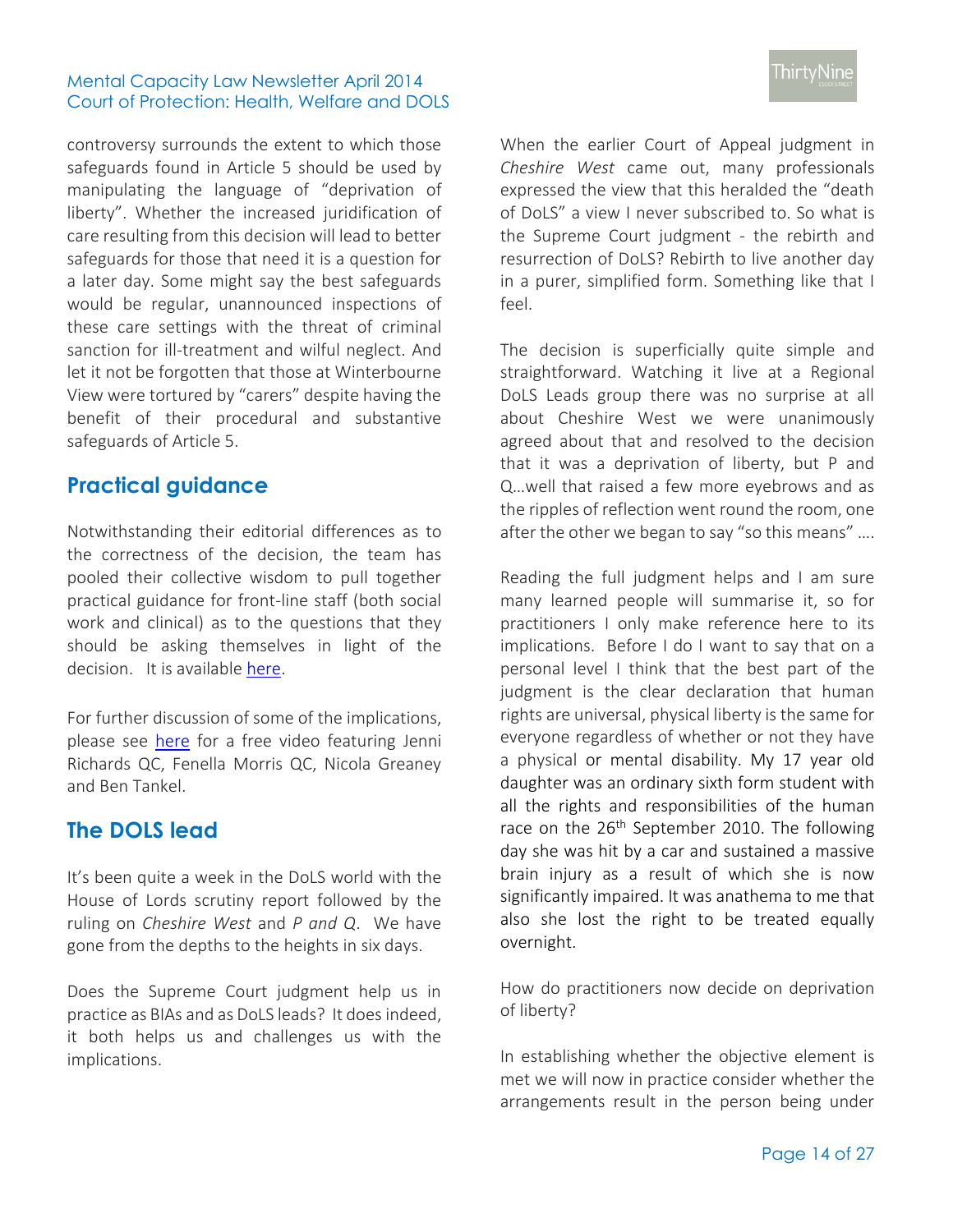continuous supervision and control and we will determine whether they are not free to leave.

The continuous supervision and control do not need to be reason that the person is not free to leave, it appears these are two self-standing requirements which both need to be met. The judgment says for example it is possible to imagine situations where someone is under continuous supervision and control but free to leave should they choose to.

We will still begin with the concrete situation of the individual and examine the type, duration, effects and manner of implementation of the measures in questions, in order to answer the acid test is the person under continuous supervision and control and are they not free to leave

You can immediately see why the DoLS Leads group began to go into meltdown. This applies much more widely at least on the face of it to older people detained in EMI units, most of them meet this criteria although we do have to balance it with the fuller meaning of free to leave including whether there is viable home to go to. There is no doubt that this judgment at least for the moment has simplified and relaxed the concept of deprivation of liberty.

The ripples will spread far and wide I feel - in Adult Learning Disability settings we need to revisit decisions on deprivation, we need to return to those we have assessed as not being deprived of liberty based on *P and Q*, we also need to assess those in Adult placement, small group homes and supported living based on this criteria and consider making many more applications to the Court of Protection. Can there genuinely be an incapacitated informal patient in a mental health setting now?

The indicators of deprivation in the Code of Practice need to be revisited to give continuous supervision and control highest importance, a matter which will no doubt be considered by the full review of the Code.

For assessors I feel we will be freed from the constraints of increasingly conflicting case law and as such will be able to independently assess the situations we are called to with the professionalism which has developed within the role of BIA. This remains a skilful carefully balanced assessment which requires critical analysis of a range of factors and opinions. It was never the case that the Court of Appeal decision in *Cheshire West* screened everybody out neither is it the case that this judgment screens everybody in but it will increase the workload of an already overstretched BIA resource.

The DoLS have risen from the ashes with a newslim line body and will live on (until redrafted). However I truly feel the value of the safeguards and the protection which was intended is now more likely to be applied where it should be.

> *Lorraine Currie, MCA/DoLS Manager, Shropshire County Council*

## <span id="page-14-0"></span>**The NHS lead**

To ensure the dignity and rights of vulnerable groups are recognised is a notable aim. Taken alongside the House of Lords review, this judgment gives us the opportunity to realise that aim. It also brings dangers.

The new test will mean I have to change the way I think about what liberty means in a legal discourse (what triggers the safeguards) whilst continuing to use a critical concept of liberty as socially constructed when deciding on best interest and what opportunities a person actually has open to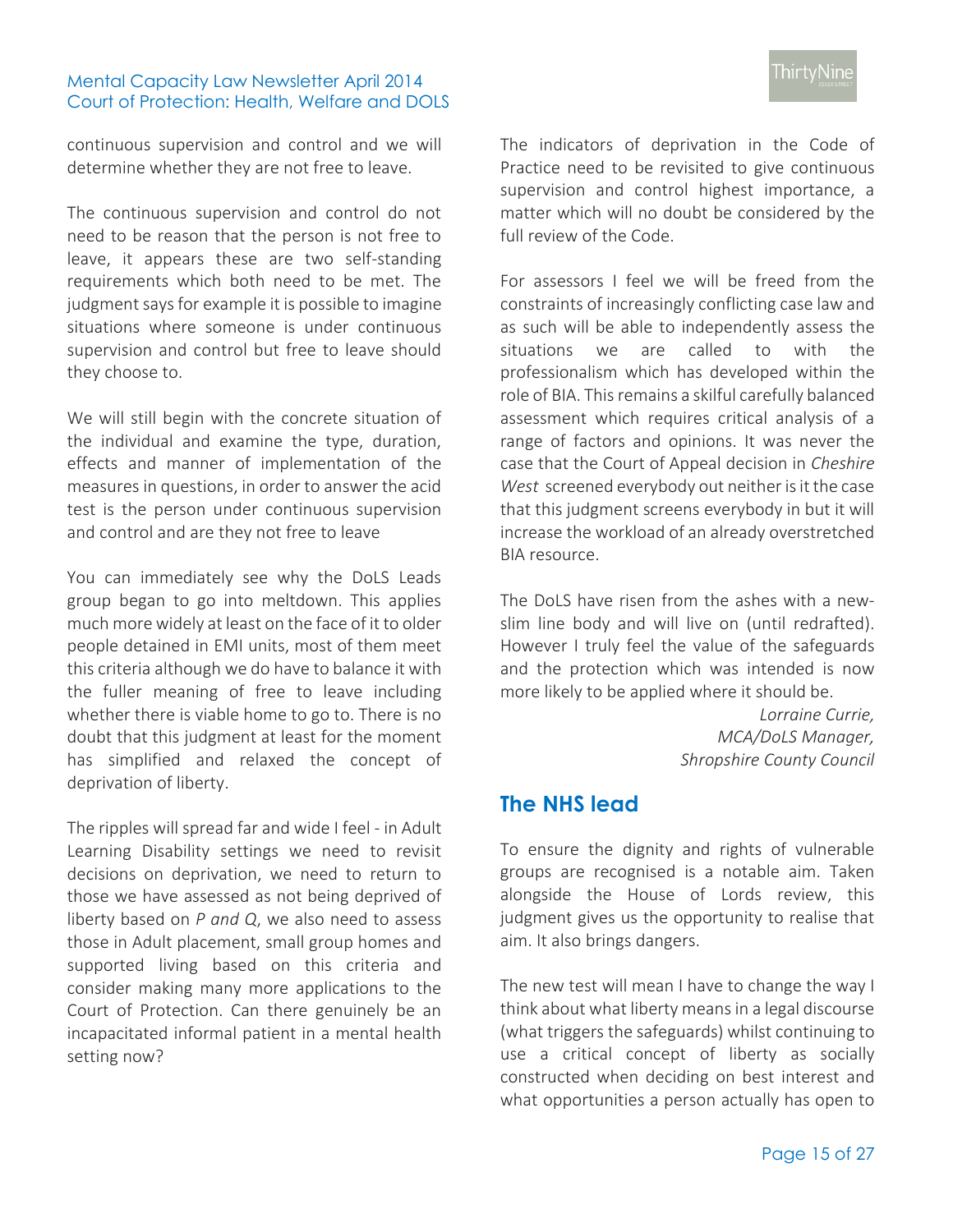them (when seeking the best care and opportunity for someone).

The test does raise some questions: To what degree does each, of the two parts, need to be met? Does a condition of residence meet it or can paragraph 49 be read so, in itself, it does not? What about people who are long term unconscious? How relevant is the period of time of the placement?

There is a danger in widening the net. It is therefore key that the right test for capacity is applied and capacity is promoted, best interest starts with the world through the person's eyes and public bodies do not use the safeguards to enforce their will. Perhaps more CPRD compliant supported decision making could be part of the new safeguards? Maybe, also a more independent authoriser and tribunals?

We are at a crossroads, shouldering a burden of care. Will the structures we introduce fulfil this or just fill the silk pockets of the guards that patrol freedom's ramparts, with the gilding from the cages of the vulnerable?

> *Richard Murphy Social Care, Mental Health Act and Mental Capacity Act Lead Solent NHS Trust*

## **The Acute Hospital Trust**

Mental capacity and deprivation of liberty are pertinent issues in acute hospitals, particularly within the brain injury population where cognition for decision making capacity is often severely affected by acute stroke or trauma.

The current MCA and DoLS processes are useful tools to assist clinicians in thinking about the complex issues and to safeguard patients and their human rights.

Assessing capacity in the acute clinical setting for patients with highly complex needs continue to be a challenge when faced with uncertainties whether the patient has capacity to understand the risks associated with serious medical decisions. The strategy should be to take on a more person-centred approach and heed the advice of Peter Jackson J that *"unpalatable dilemmas- for eg indecision, avoidance or vacillation – are not to be confused with incapacity*" (*Re JB* [2014] EWHC 342 (CoP)), and that where there are serious identified risks, the courts, rather than the public authorities, should decide outcomes (*Re M* [2013] EWHC 3456 (COP)).

However, often there is a lack of expertise and limited resources for managing these issues within the acute setting. Therefore, at times, added processes and paperwork may add considerable burden and delay acute procedures and plans.

Due to the limited resources, there is a "disconnect" between the process of making DoLS applications and the local authorities who are responsible for determining their appropriateness.

Putting in too many safeguards without the necessary amount of resources can sometimes leave the clinicians feeling lost and doubting their clinical judgement in determining what is in the patient's best interest.

Although we welcome the recent Supreme Court judgment in *Cheshire West*, we consider it vital to that the Department and Health and the NHS provide additional resources to address the implications for the judgment for the additional numbers of patients who will be brought within the scope of the DoLS process, and also to support the MCA more generally.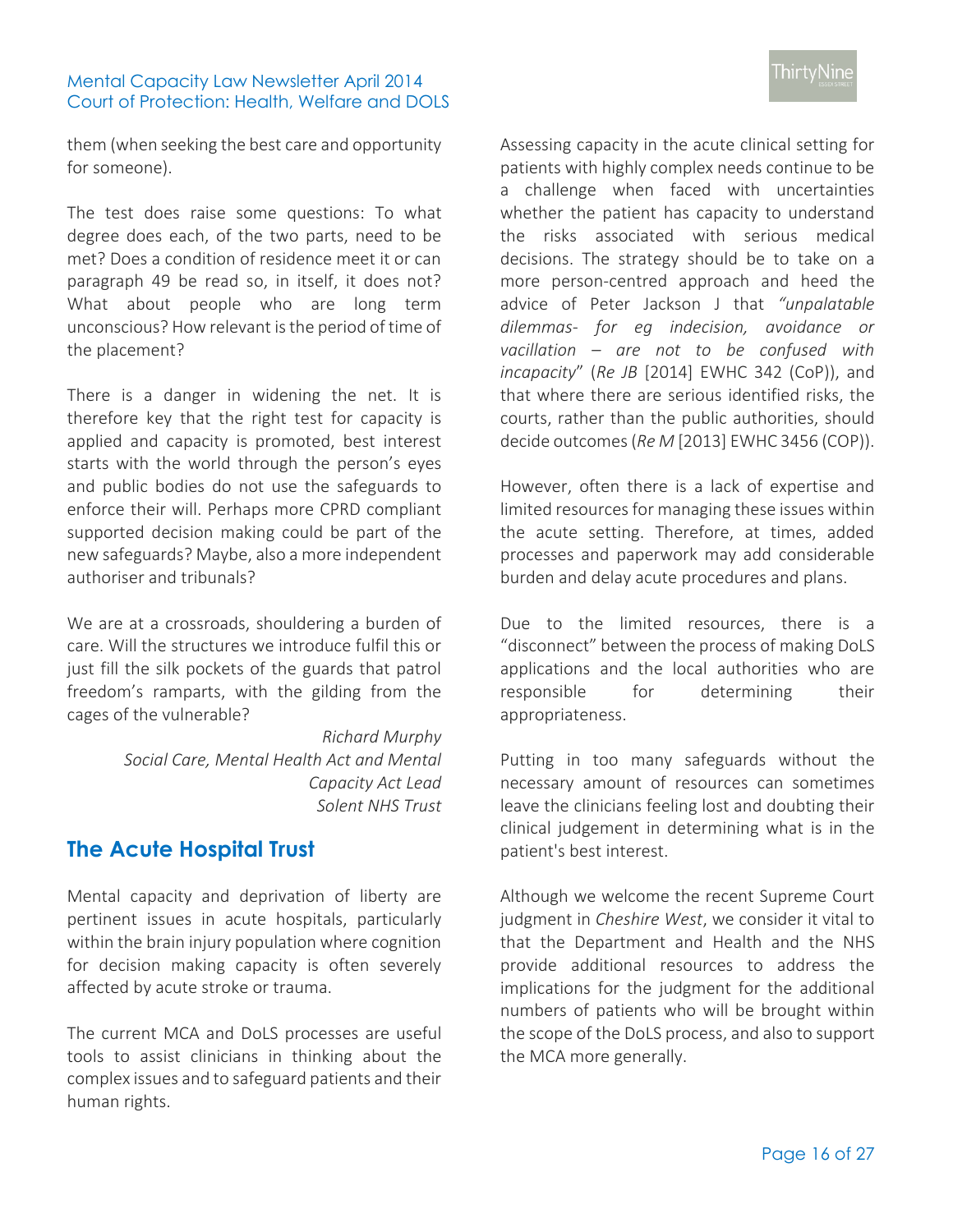*Dr Edgar Chan, Neuropsychologist Betsey Lau-Robinson, Trust Lead for Safeguarding & the Mental Capacity Act, University College London Hospital Foundation Trust*

## <span id="page-16-0"></span>**The independent social worker**

#### *A Triumph for Social Justice*

*'The most far-reaching human rights case heard in the UK for a decade' (Burrows, 2014)*

#### The Fog Clears:

This judgment reunites us with our Bournewood roots, established by the European Court. Namely, that the 'acid test' in determining a deprivation of liberty, is whether the person concerned is under continuous supervision and control and is not free to leave.

#### Implications:

Many are concerned that the aftermath of this judgment will effectively capsize existing DoLS and Court of Protection infrastructures. Whilst I agree that this presents an enormous challenge. I cannot accept that it is proportionate to subject many thousands of adults at risk, to the unscrutinised use of restrictive practice, in a manner that resembles this judgment's 'acid test'. Surely, equitable access to a right of review by an independent body 'should be effectively afforded to all those who properly require it' ([Ruck Keene,](http://www.mentalcapacitylawandpolicy.org.uk/?p=424)  [2014\)](http://www.mentalcapacitylawandpolicy.org.uk/?p=424). Rather than punish adults at risk by reducing access to vital protection; why not lobby the Government for meaningful and effective investment in safeguarding human rights in this country (perhaps some re-distribution of the £4.26 billion allocated to the HS2 project, (BBC News, 2014).

Few involved in the complex, heart-wrenching, labyrinthine process of assessing deprivation of liberty, would refute the complexity and inaccessibility of the scheme. Most acknowledge the need to protect individuals' right to liberty and security of person, in accordance with Article 5 of the European Convention on Human Rights (ECHR). The sticking point it seems, is how best to achieve this.

For me, any extension of the sound, personcentred principles of the MCA 2005 will suffice, provided it achieves what has to be the founding safeguard:

*'…that those whom we commit to the complete and effective control of others, enjoy safeguards to ensure it is exercised in a legitimate and proportionate fashion'* (Series, 2013).

Whilst we await a response from Government as to the House of Lords Select Committee recommendations concerning MCA/DoLS. We continue to rely upon case law as guidance for practice. Gladly, now at least, we have case law that is itself fit for purpose.

> *Dawn Whitaker was the Independent Social Worker in the Cheshire West case, and is a Lecturer in Social Work in the Department of Sociology at Lancaster University.*

## <span id="page-16-1"></span>**The paid carers**

In December 1997 the Appeal Court ruled that HL (L) was being deprived of his liberty. In July 1998 Lord Steyn in his judgment at the House of Lords stated *"in my view 'L' was detained because the health care professionals intentionally assumed control over him to such a degree as to amount to complete deprivation of his liberty*'" and "'*The only*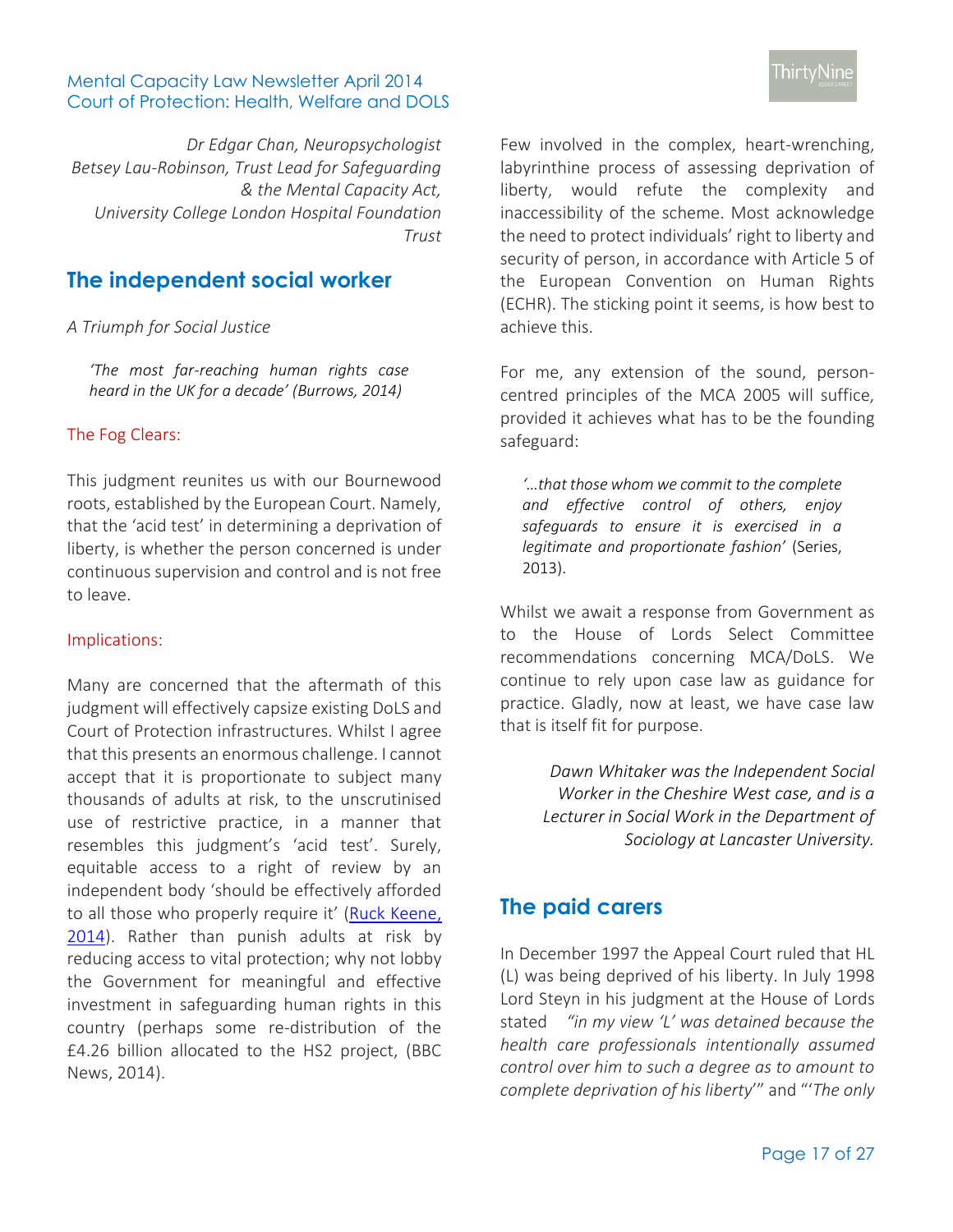*comfort is that counsel for the Secretary of State has assured the House that reform of the law is under active consideration*.'"

Six years on and with no 'reform of the law' in sight the ECHR in *HL* ruled: "*Accordingly, the concrete situation was that the applicant was under continuous supervision and control and was not free to leave. Any suggestion to the contrary was, in the Court's view, fairly described by Lord Steyn as 'stretching credulity to breaking point' and as a 'fairy tale*'."

Ten years further on and after 5 months deliberation the Supreme Court says of the acid test for deprivation of liberty, analysing the 'concrete situation' that "*the answer lies….in the jurisprudence which started under HL v UK 'that the person concerned was under continuous supervision and control and was not free to leave*.'"

The HoL Report on MCA particularly in relation to DoLS contains nothing that we haven't said to DoH over many years. The apparent unwillingness of managing authorities and local authorities to engage must not continue. Information and support for families/carers also needs to significantly improve. Whether safeguards remain as they are or are 'simplified' there needs to be a penalty for non-compliance with the law. The proliferation of supported living arrangements many of which are nothing more than unregistered care homes requires that their vulnerable occupants are protected under the same safeguards.

Seventeen years on since 'Bournewood' and the dithering looks likely to continue as professionals look for more 'clarification' rather than get on and make things work.

*Mr and Mrs E – the carers of Mr L*

## <span id="page-17-0"></span>**The judge and father**

#### *For whose benefit?*

When Alex asked me to contribute to this issue of the Newsletter about the implications of the judgment of the Supreme Court in Cheshire West he no doubt expected to receive the views of a (now retired) district judge who sat in the former and the present Court of Protection. I make no apology for disappointing him. Instead I wish to put on record my views as parent of a child with severe learning disabilities and challenging behaviour who encountered almost all forms of adult care before dying in the Bournewood gap at the age of 28 years due to inadequate supervision.

Such parents seek the re-assurance of suitable care for the life of their child, but whilst there are many examples of quality care for those who are compliant there is scarce good provision for those who are not. This is partly due to lack of adequate funding for what may need to be one-to-one care, but there is also a shortage of professional carers with the skills and tolerance required to cope with the demands made upon them. It goes without saying that these (adult) children need total supervision and cannot make their own choices as to the care regime even if they can indicate some preferences within it. The same might be said of elderly adults with severe dementia. The Deprivation of Liberty safeguards (DoLS) have nothing to offer them and seem little more than a sham to the parents, being designed to reassure society and the lawyers that personal human rights have not been infringed whilst failing to ensure that suitable care provision has indeed been achieved. Even the Court of Protection is impotent in this respect because in making a best interests decision for the individual it is restricted to the care plan or plans put forward by the funding authority, although an enterprising judge can seek reports as to what other options have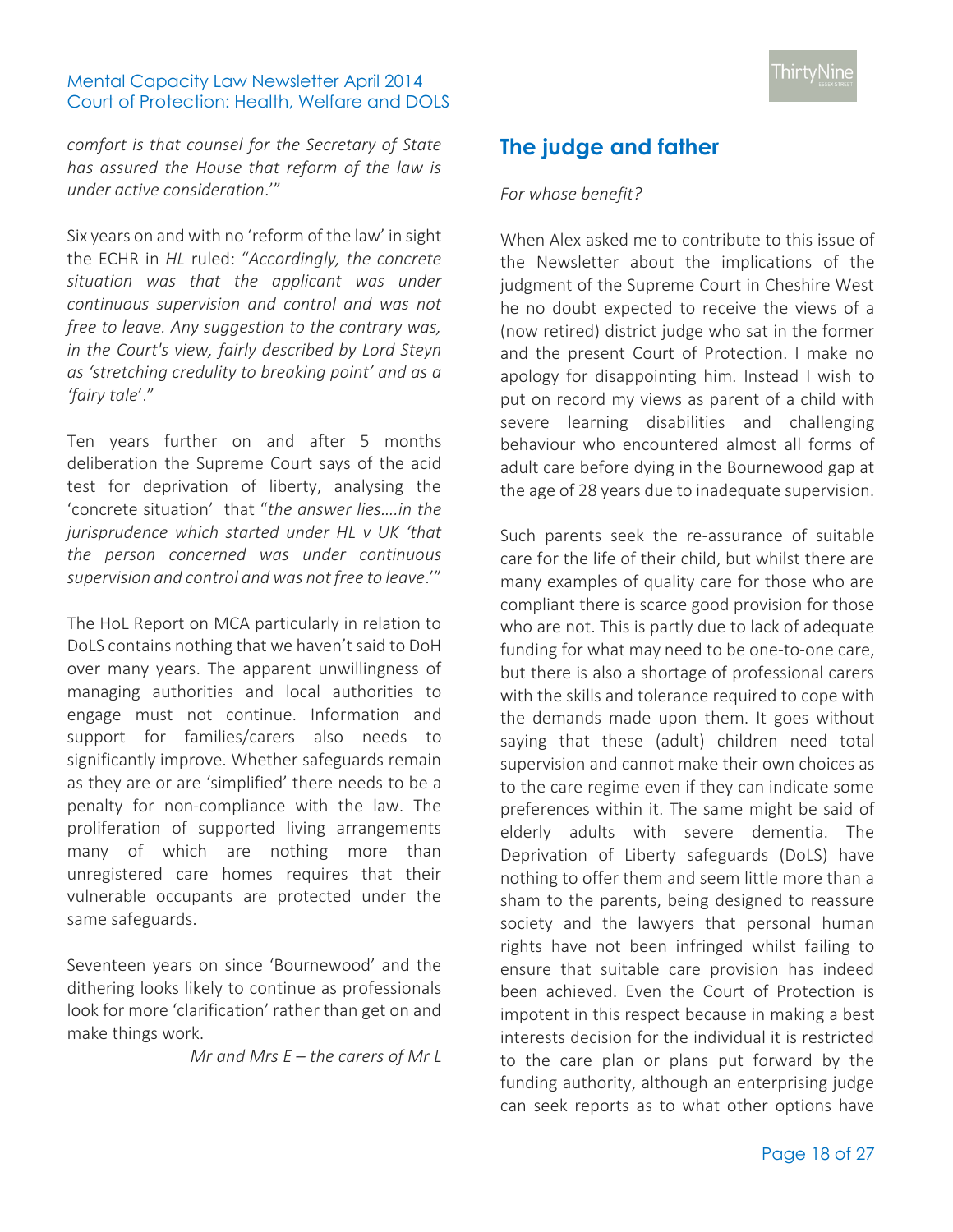been considered and why they have been rejected. In one of my last cases I even threatened to invite the press in to the 'secret court' to hear an explanation as to why only institutional care was being proposed for a young man whose whole future was in question. The court of public opinion may be more powerful than the judge's court!

For these adults what really matters is the package of care provision that is to be provided rather than the somewhat academic issue as to whether they are justifiably being deprived of their liberty. It upsets me as a parent to see so much of the available funding being spent on this issue on a periodic basis. For whose benefit is that? The parents have no confidence that those involved in the assessment process are concerned with securing better care provision, and would be appalled if there was no effective restriction on the liberty of their mentally incapacitated child. The problem is that the 'best interests' assessor is merely required to determine whether it is in the best interests of the individual to be detained in this way, not whether it is in his or her best interests to accept this particular care package. In any event, I cannot believe that an assessor under the DoLS process has any more influence on the nature of care provision than a judge of the Court of Protection.

Certainly safeguards are required for some vulnerable adults, but for those like my son I would sooner see all this professional expertise expended on securing adequate care provision rather than justifying the fact that he was confined for most of his time between four walls.

So what was my approach as a judge? I simply concentrated upon the care options that could be available and sought to achieve what appeared to be in the 'best interests' of the adult. The balance between empowerment and protection is always difficult especially when a young life is involved,

and there is a difference which has to be coped with between the perspective of the parents and that of professional care workers. I love the expression: 'What is the point of wrapping someone up in cotton wool if it merely makes them miserable?' When there was a dispute I sometimes, but not always, supported the authorities against the parents but only after strenuous efforts to achieve a consensus by mediation or conciliation or any other form of discussion. Unless there was a specific application relating to DoLS (and in my day these were reserved to High Court Judges) I treated these safeguards as a parallel process and declined to become involved.

I have no doubt that the approach of Lady Hale in the Supreme Court is the only possible interpretation of the present legislation despite the understandable efforts of the Court of Appeal to reduce the number of people to whom the safeguards applied. The practical and funding issues that now arise are such that a re-think is inevitable. In my view the question should, in layman's terms, be: 'Is this adult being justifiably and appropriately cared for', rather than is he or she being improperly deprived of personal liberty. The emphasis should shift towards whether the care being provided meets all the needs of the individual because that can be the only proper justification for depriving someone of their liberty. If the safeguards had been in existence when my son died the outcome should have been a better standard of care rather than mere acquiescence in that which was being provided because a deprivation of liberty was justified. We all knew that.

#### *Gordon R Ashton OBE*

*Co-author of Mental Handicap & the Law (1995), Mental Capacity – Law & Practice (2012), Elderly People & the Law (2nd ed. 2014)*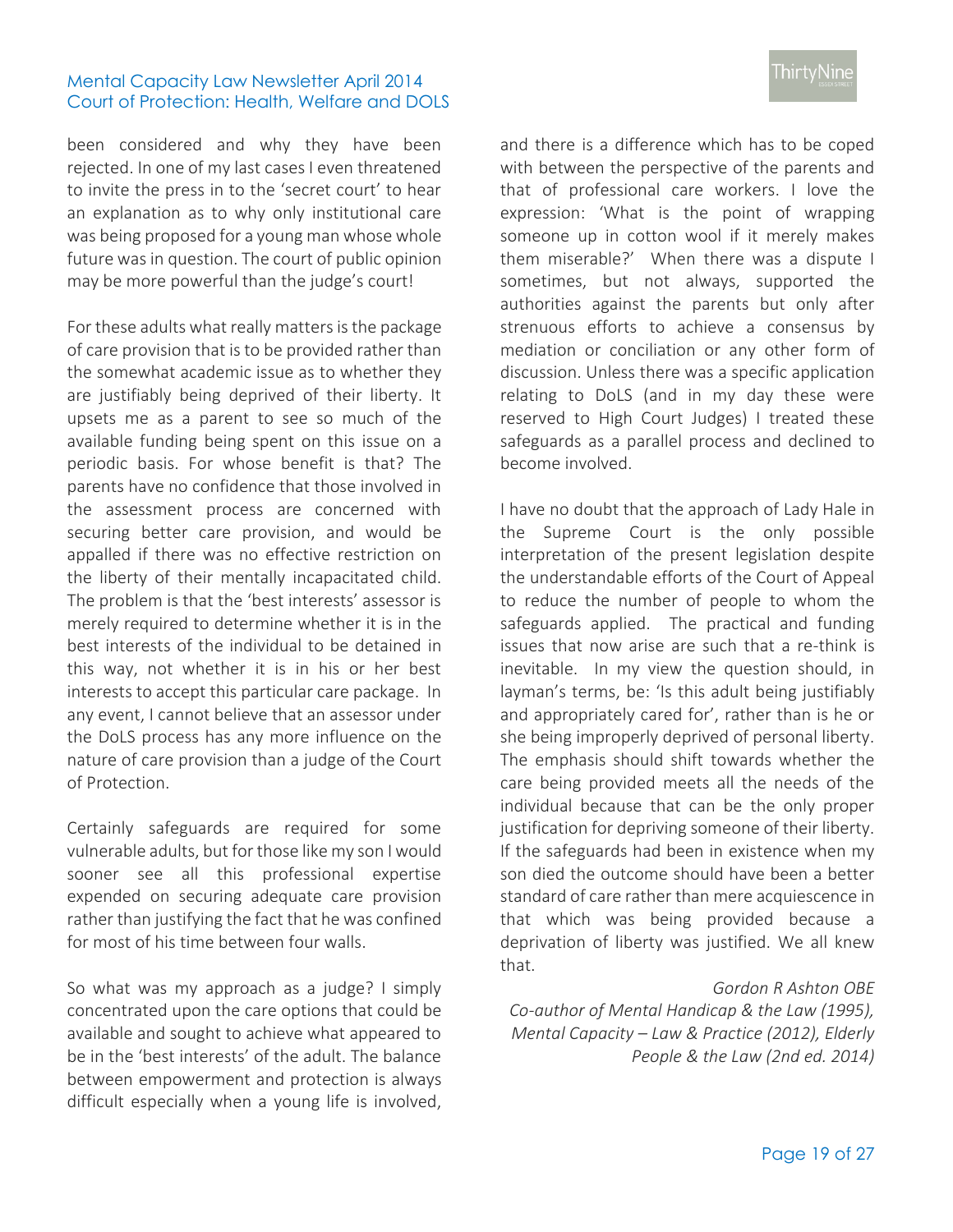## <span id="page-19-0"></span>**Assaults in care homes and best interests**

*Re RGS (No 3)* [\[2014\] EWHC B12 \(COP\)](http://www.bailii.org/cgibin/markup.cgi?doc=/ew/cases/EWHC/COP/2014/B12.html&query=title+(+re+)+and+title+(+RGS+)&method=boolean) (District Judge Eldergill)

*Best interests – residence – Media* 

### **Summary**

As District Judge Eldergill says in his introduction, "*these proceedings have a long history.*" They concern an elderly man (now 84 years old), RGS who suffers from vascular dementia and his son, RBS. They have involved a 'seek and find' order for RGS when RBS removed him from a care home, financial mismanagement, the sale of a Pissarro painting and issues related to the media reporting of COP cases.

We summarised the two previous cases [here](http://www.39essex.com/court_of_protection/search.php?id=3254) (November 2012 case) and [here](http://www.39essex.com/court_of_protection/search.php?id=3381) (July 2013).

This time the proceedings focused on the following issues:

- 1. RGS's residence at X Care Home;
- 2. Contempt of court;
- 3. Media attendance, reporting and publicity;
- 4. Contact and Article 8.

#### *RGS's residence at X Care Home*

In July 2013, District Judge Eldergill found that it was in RGS's best interests to reside at the X Care Home. Shortly after the judgment, RGS was assaulted on three occasions over a period of three days by a fellow care home resident with dementia. RGS was hit on each occasion with a walking stick resulting in bruising, a skin tear and a

broken tooth. Following these incidents Y was closely monitored and no further incidents occurred. Y was sectioned under the Mental Health Act 1983 on 22 August 2013. He did not return to the X Care Home and the court was informed that he would not be returning there.

The incidents were reported to RBS and the county council so that they could be investigated under the council's safeguarding procedures. On 15 November 2013 the court commissioned a report from the county council as to the circumstances which was produced on 29 November 2013. The report found that "there was a failure to ensure that RGS's safety needs were met. An action plan was put in place to ensure that practice at the home was improved and further placements at the home were suspended". On 13 December 2013 the court considered of its own motion that it was in RGS's best interests for the court to review the existing arrangements.

The court commissioned a best interests report from one of its social work General Visitors who was asked to file a report reviewing whether it continues to be in his best interests to reside at X Care Home.

District Judge Eldergill held that it remained in RGS's best interests to reside at X Care Home. That conclusion was based on clear evidence (from a large number of independent sources) that RGS was content at X Care Home and that transferring him to a different environment would add to his confusion and would be likely to make him more agitated.

District Judge Eldergill also added the following comment of more general application when P is to be placed in a residential setting:

"*Having spent almost 30 years in mental health, chaired inquiries and worked as a Coroner, I can*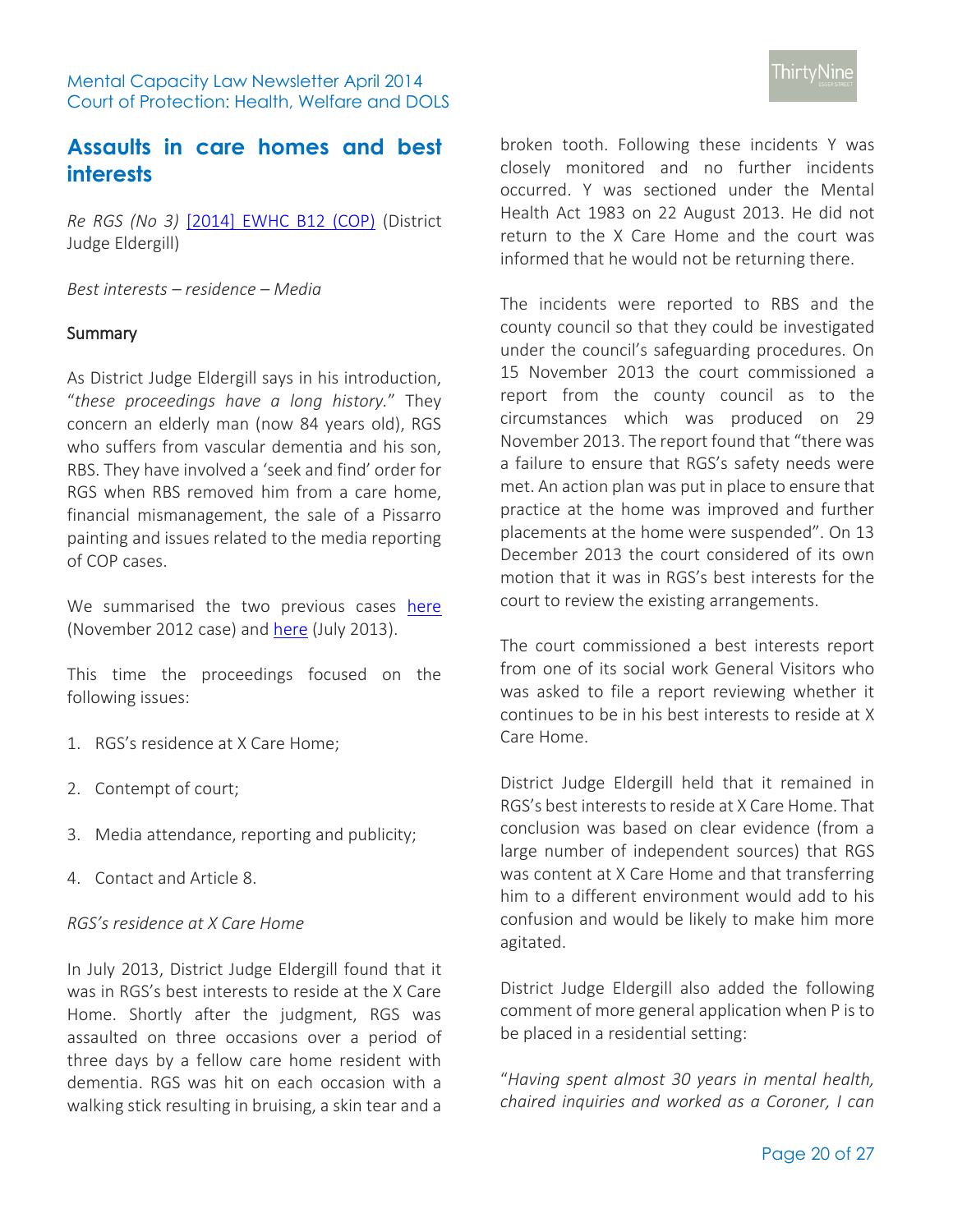*say without qualification that it is a sad fact that assaults and other serious incidents do sometimes occur at well-run care homes, nursing homes and psychiatric units because of the mental ill-health of someone receiving care or treatment there. That is one important factor to consider when deciding whether it is in someone's best interests to be at home or in a shared environment".*

#### *Contempt of court issues*

RBS was held to be in clear contempt of court – publishing court documents online (the Official Solicitor's position statement had already been published online at the time of the hearing) and releasing information to the press. District Judge Eldergill held (as he had on previous occasions) that despite many and persistent breaches, he was not going to take action against RBS due to his significant mental health problems and the fact that his father, RGS, would (if he had capacity) have been likely to take a forgiving approach to his son's actions as he had done in the past.

## *Media attendance, reporting and publicity*

The judgment considers in detail the competing interests of privacy and transparency and makes reference to the President of the Court of Protection's recent [guidance.](http://www.judiciary.gov.uk/Resources/JCO/Documents/Guidance/transparency-in-the-cop.pdf)

The judge held that there were good reasons in this case to allow the press to attend the hearings, report what was said in court and publish the court's judgments because the case involved important matters such as the rights of people incapacitated by dementia, the quality of their care, laws which permit the sale of private property to finance their care and the way in which the Court of Protection functions.

As well as the important issues which were aired, the judge also felt that there needed to be a balancing of RBS's publishing of information which was inaccurate, unfair and one sided.

The judgment adopts a detailed balance sheet approach to assessing the arguments for and against broadening identification of those involved in the proceedings. District Judge Eldergill concluded that current reporting restrictions (which allowed the local authority and experts to be identified but no other party) struck the correct balance.

## *Contact and Article 8*

The contact issues turn on the specific facts of this case. Since the seek and find order was made contact between RGS and RBS has been supervised and regulated by the local authority and/or the care home and temporarily suspended by them "*if in their professional opinion it is necessary to do so*."

District Judge Eldergill emphasised that it continued to be important to restore normality but that RBS would have to demonstrate that he could be trusted before unsupervised contact could be authorised. The local authority was asked to file a short report in three months' time setting out any ways in which a relaxation of the existing restrictions was possible.

The judge acknowledges that his decision interferes with the family's Article 8 rights but that such an interference was lawful, necessary and proportionate and that the purpose for which the decisions are needed cannot be achieved in a way which is less restrictive of RGS's freedoms.

## Comment

The issues which this case raises are typical of many Court of Protection cases: disagreement between family members and professionals about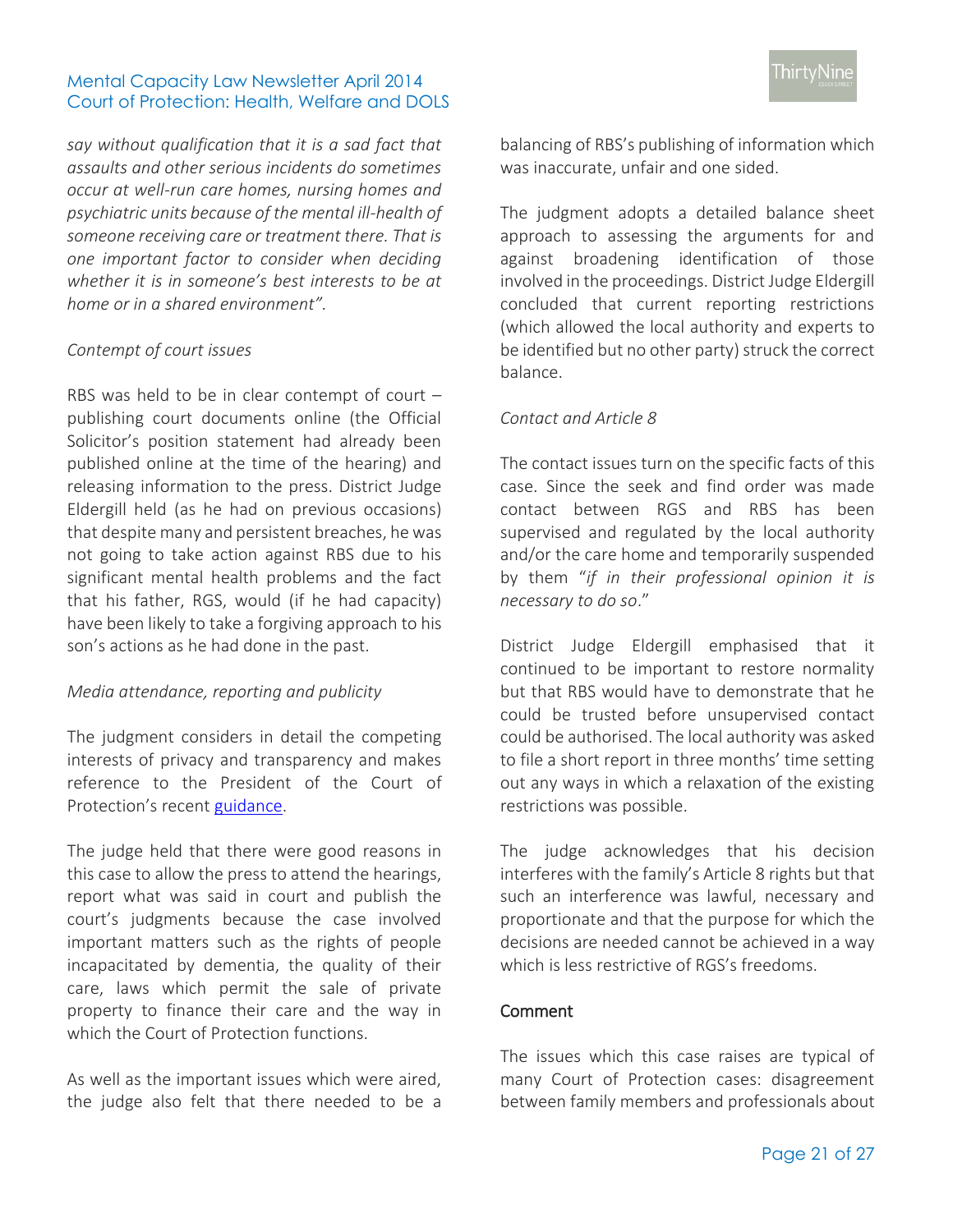P's best interests; tensions within P's family about financial and welfare issues; media interest and the balance between privacy and transparency. But in this case, these issues are heightened by the mental health problems of P's son, RBS.

This third judgment (as previous judgments) resonates with both sympathy for and exasperation with RBS. In a previous hearing RBS was held not to have capacity to litigate and to a certain degree, the judgment seeks to consider his best interests whilst formally adjudicating on his father's best interests. In our view, this case is a good illustration of the Court of Protection grappling pragmatically, sensitively and comprehensively with difficult and emotive issues. It is interesting in a broader sense for its comments in relation to decisions to place people in care homes. District Judge Eldergill makes clear that the fact that even in well run homes there is the possibility of serious incidents is an 'important factor' when assessing whether it is in someone's best interests to be placed in a care home or cared for at home.

The judgment also deserves to be read in detail in relation to its assessment of the pros and cons of publically naming parties to the proceedings. This is an issue which will no doubt continue to be raised as the court grapples with the balance between privacy and transparency.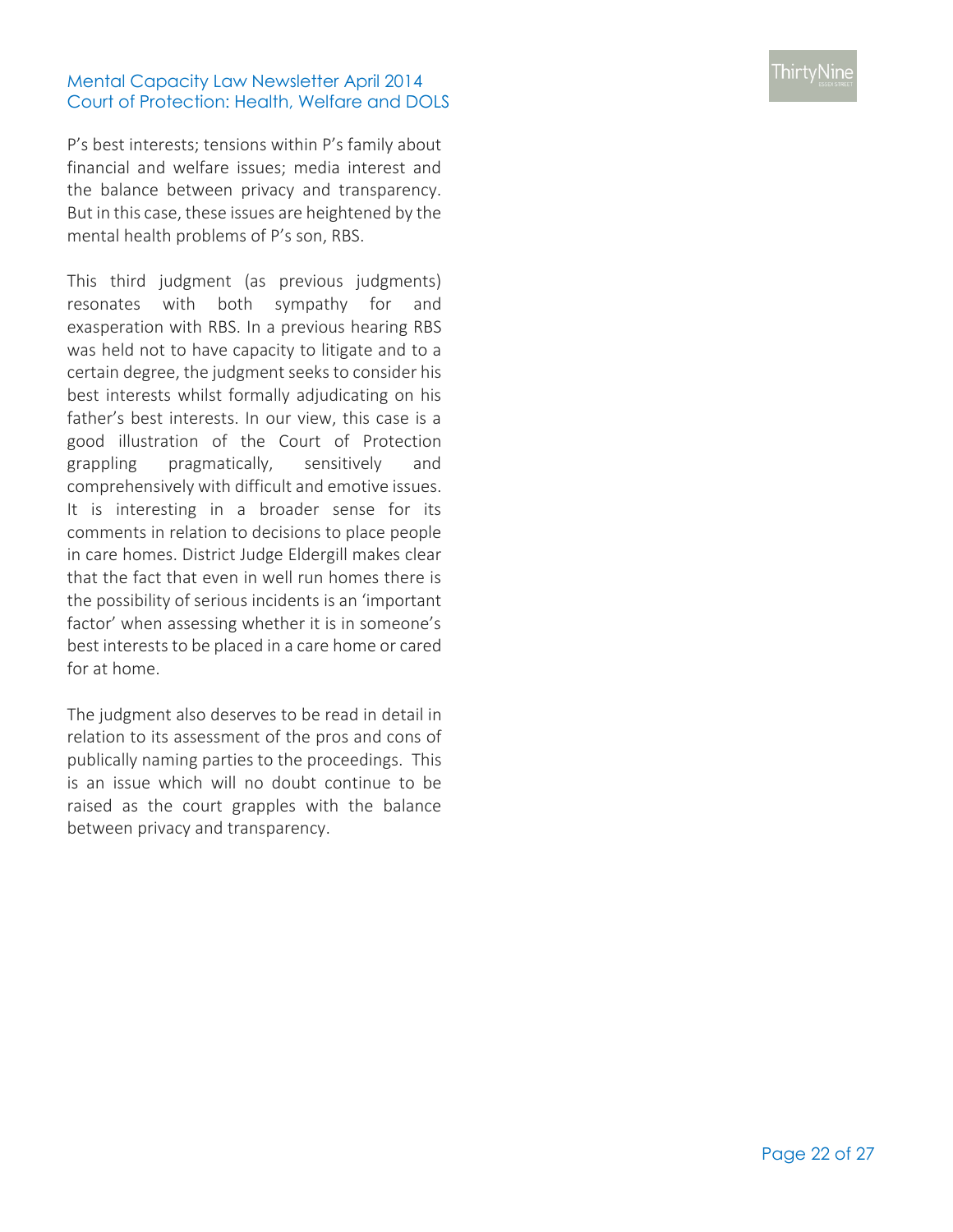<span id="page-22-0"></span>`

## **Conferences at which editors/contributors are speaking**

### 5th anniversary conference for the National Preventive Mechanism (Optional Protocol to the Convention against Torture)

Jill is chairing the session on de facto detention at this conference to mark this important anniversary, being held in Bristol on 8 April. Details are available [here.](http://www.bristol.ac.uk/policybristol/news/2014/106.html)

### *The Assisted Suicide Bill: Does Scotland Need to Legislate?*

Adrian is speaking at a medico-legal seminar at the Mason Institute of the University of Edinburgh Law School on the subject of assisted dying on 24 April 2014 at the Royal College of Physicians in Edinburgh. Details can be found here and initial details can be found [here.](http://masoninstitute.org/2014/02/13/the-assisted-suicide-bill-does-scotland-need-to-legislate-a-symposium-for-practitioners-april-24-2014/)

### *A Deprivation of Liberty: Post Cheshire West and P and Q*

Neil is speaking with Jenni Richards QC at the conference arranged by Langleys on 1 May on the *Cheshire West* judgment. Full details are available [here.](http://www.langleys.com/documents/langleys-rescheduled-p-q-seminar-invitation.aspx)

#### Annual private law conference convened by the Royal Faculty of Procurators

Adrian will be speaking at the annual private law conference convened by the Royal Faculty of Procurators in Glasgow on 29 May 2014. Full details are available [here.](http://www.rfpg.org/cpdevent:124)

#### Hot topics in adult incapacity law

Adrian will be speaking on hot topics in the incapacity field at the Solicitors' Group Wills, Trust & Tax conference in Edinburgh on 7 May 2014. Full details are available [here.](http://www.thesolicitorsgroup.co.uk/Downloads/Training/Brochures/Law2014-Edinburgh-RateCard.pdf)

#### *The Deprivation of Liberty Procedures: Safeguards for Whom?*

Neil is speaking at the conference arranged on 13 June by Cardiff University Centre for Health and Social Care Law and the Law Society's Mental Health and Disability Committee. The conference will focus on the implications of the ruling of the Supreme Court *Cheshire West* as well as the likely impact of the Report of the House of Lords Committee on the

#### **Editors**

Alex Ruck Keene Victoria Butler-Cole Neil Allen Anna Bicarregui

### Scottish contributors

Adrian Ward Jill Stavert

## Advertising conferences and training events

If you would like your conference or training event to be included in this section in a subsequent issue, please contact one of the editors. Save for those conferences or training events that are run by non-profit bodies, we would invite a donation of £200 to be made to Mind in return for postings for English and Welsh events. For Scottish events, we are inviting donations to Alzheimer Scotland Action on Dementia.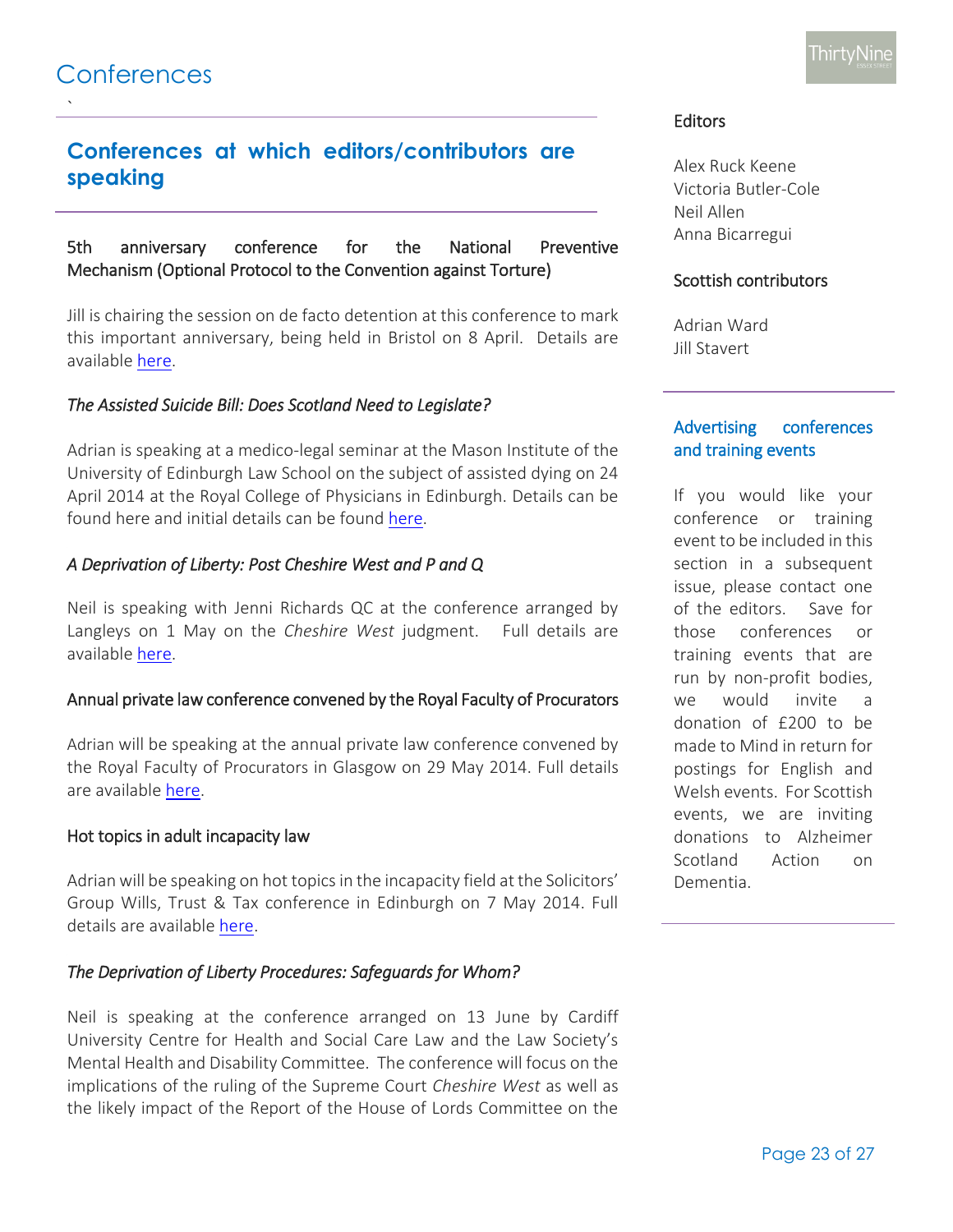Mental Capacity Act. Other speakers include Richard Jones, Phil Fennell, Lucy Series, Professor Peter Bartlett, Sophy Miles and Mark Neary. Full details are available [here.](http://www.39essex.com/docs/seminars/cl_conferenceleaflet_march2014_proof1.pdf)

## Editors

Alex Ruck Keene Victoria Butler-Cole Neil Allen Anna Bicarregui

## Scottish contributors

Adrian Ward Jill Stavert

### Advertising conferences and training events

If you would like your conference or training event to be included in this section in a subsequent issue, please contact one of the editors. Save for those conferences or training events that are run by non-profit bodies, we would invite a donation of £200 to be made to Mind in return for postings for English and Welsh events. For Scottish events, we are inviting donations to Alzheimer Scotland Action on Dementia.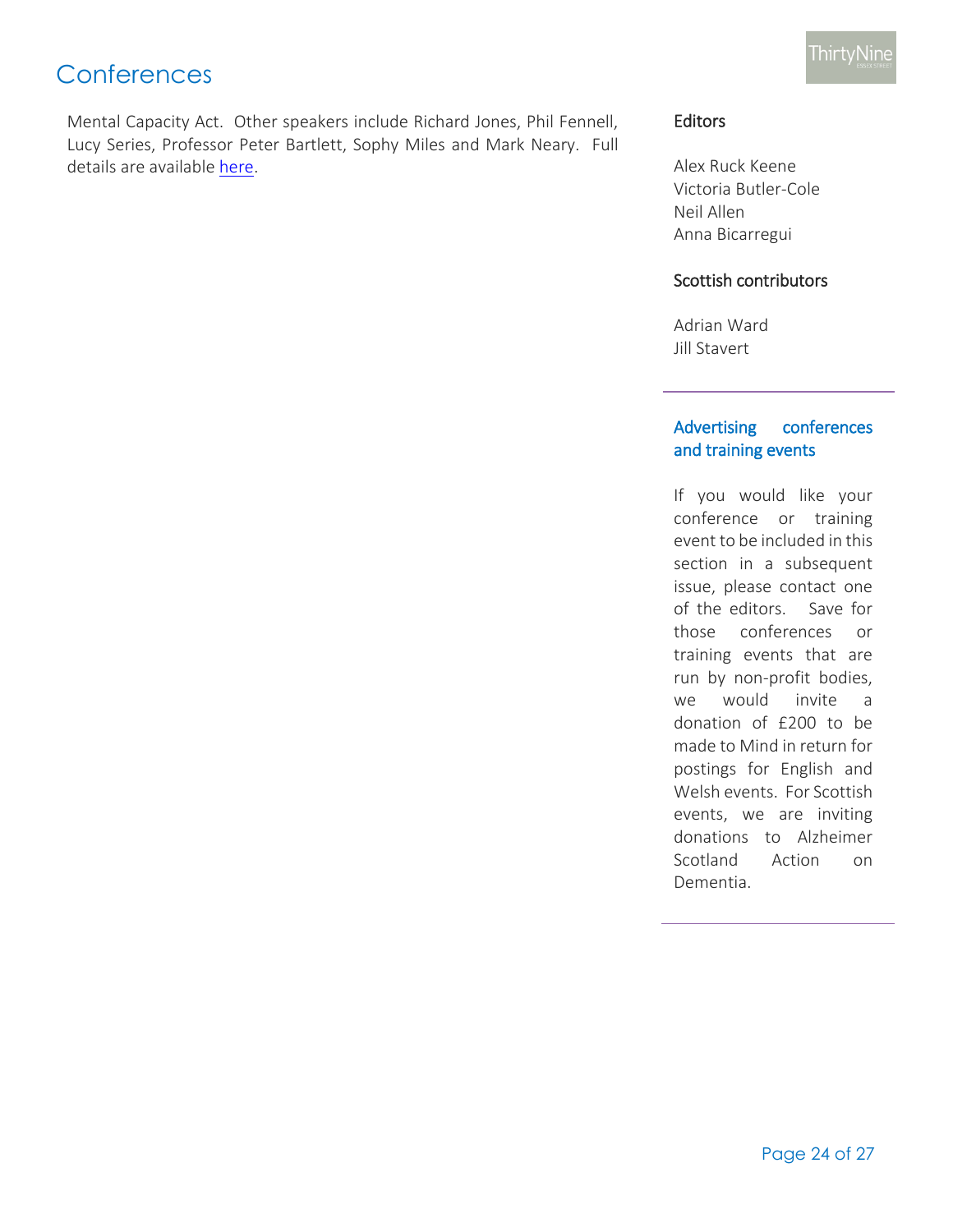## Chambers Details

Our next Newsletter will be out in early May. Please email us with any judgments or other news items which you think should be included. If you do not wish to receive this Newsletter in the future please con[tact](mailto:marketing@39essex.com)  [marketing@39essex.com.](mailto:marketing@39essex.com)

#### David Barnes

Chief Executive and Director of Clerking [david.barnes@39essex.com](mailto:david.barnes@39essex.com)

#### Alastair Davidson

Senior Clerk [alastair.davidson@39essex.com](mailto:alastair.davidson@39essex.com)

#### Sheraton Doyle

Practice Manager [sheraton.doyle@39essex.com](mailto:sheraton.doyle@39essex.com)

#### Peter Campbell

Practice Manager [peter.campbell@39essex.com](mailto:peter.campbell@39essex.com)

- London 39 Essex Street, London WC2R 3AT Tel: +44 (0)20 7832 1111 Fax: +44 (0)20 7353 3978
- Manchester 82 King Street, Manchester M2 4WQ Tel: +44 (0)161 870 0333 Fax: +44 (0)20 7353 3978
- Singapore Maxwell Chambers, 32 Maxwell Road, #02-16, Singapore 069115 Tel: +(65) 6634 1336

For all our services: visit www.39essex.com

Thirty Nine Essex Street LLP is a governance and holding entity and a limited liability partnership registered in England and Wales (registered number 0C360005) with its registered office at 39 Essex Street, London WC2R 3AT. Thirty Nine Essex Street's members provide legal and advocacy services as independent, selfemployed barristers and no entity connected with Thirty Nine Essex Street provides any legal services. Thirty Nine Essex Street (Services) Limited manages the administrative, operational and support functions of Chambers and is a company incorporated in England and Wales (company number 7385894) with its registered office at 39 Essex Street, London WC2R 3AT.

## Editors

Alex Ruck Keene Victoria Butler-Cole Neil Allen Anna Bicarregui

#### Scottish contributors

Adrian Ward Jill Stavert

#### CoP Cases Online



Use this QR code to take you directly to the CoP Cases Online section of our website

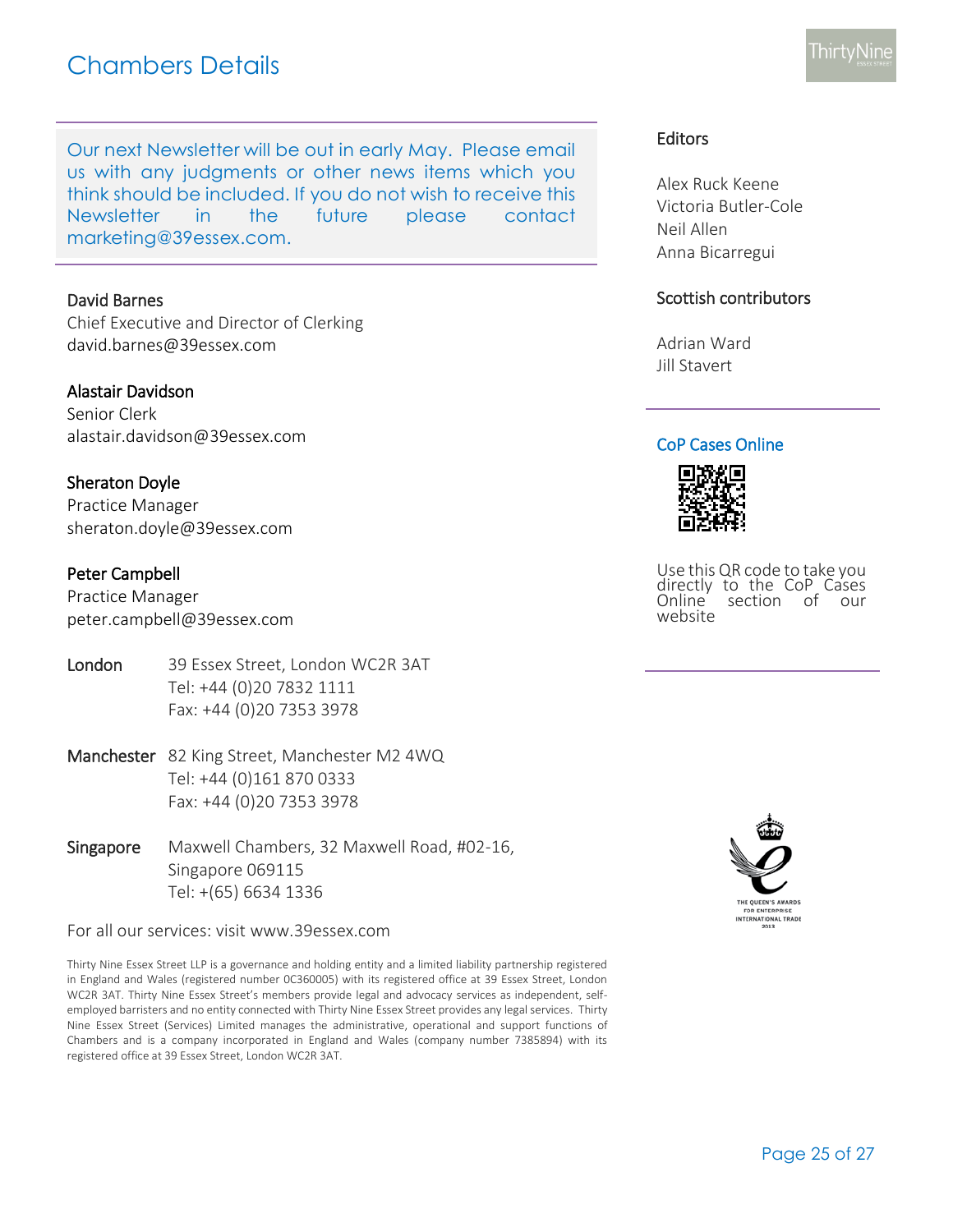# Contributors: England and Wales



## Alex Ruck Keene alex.ruckkeene@39essex.com

Alex is frequently instructed before the Court of Protection by individuals (including on behalf of the Official Solicitor), NHS bodies and local authorities, in matters across the spectrum of the Court's jurisdiction. His extensive writing commitments include co-editing the Court of Protection Law Reports, and contributing to the 'Court of Protection Practice' (Jordans). He also contributed chapters to the second edition of 'Mental Capacity: Law and Practice' (Jordans 2012) and the third edition of 'Assessment of Mental Capacity' (Law Society/BMA 2009). [To view full CV click here.](http://www.39essex.com/members/profile.php?cat=2&id=73) 



## Victoria Butler-Cole

### vb@39essex.com

Victoria regularly appears in the Court of Protection, instructed by the Official Solicitor, family members, and statutory bodies, in welfare, financial and medical cases. She previously lectured in Medical Ethics at King's College London and was Assistant Director of the Nuffield Council on Bioethics. Together with Alex, she co-edits the Court of Protection Law Reports for Jordans. She is a contributing editor to Clayton and Tomlinson 'The Law of Human Rights', a contributor to 'Assessment of Mental Capacity' (Law Society/BMA 2009), and a contributor to Heywood and Massey Court of Protection Practice (Sweet and Maxwell). [To view full CV click here.](http://www.39essex.com/members/profile.php?cat=2&id=78) 



## Neil Allen

#### neil.allen@39essex.com

Neil has particular interests in human rights, mental health and incapacity law and mainly practises in the Court of Protection. Also a lecturer at Manchester University, he teaches students in these fields, trains health, social care and legal professionals, and regularly publishes in academic books and journals. Neil is the Deputy Director of the University's Legal Advice Centre and a Trustee for a mental health charity. To view full CV click here.



## Anna Bicarregui

## anna.bicarregui@39essex.com

Anna regularly appears in the Court of Protection in cases concerning welfare issues and property and financial affairs. She acts on behalf of local authorities, family members and the Official Solicitor. Anna also provides training in COP related matters. Anna also practices in the fields of education and employment where she has particular expertise in discrimination/human rights issues. To view full CV click here.